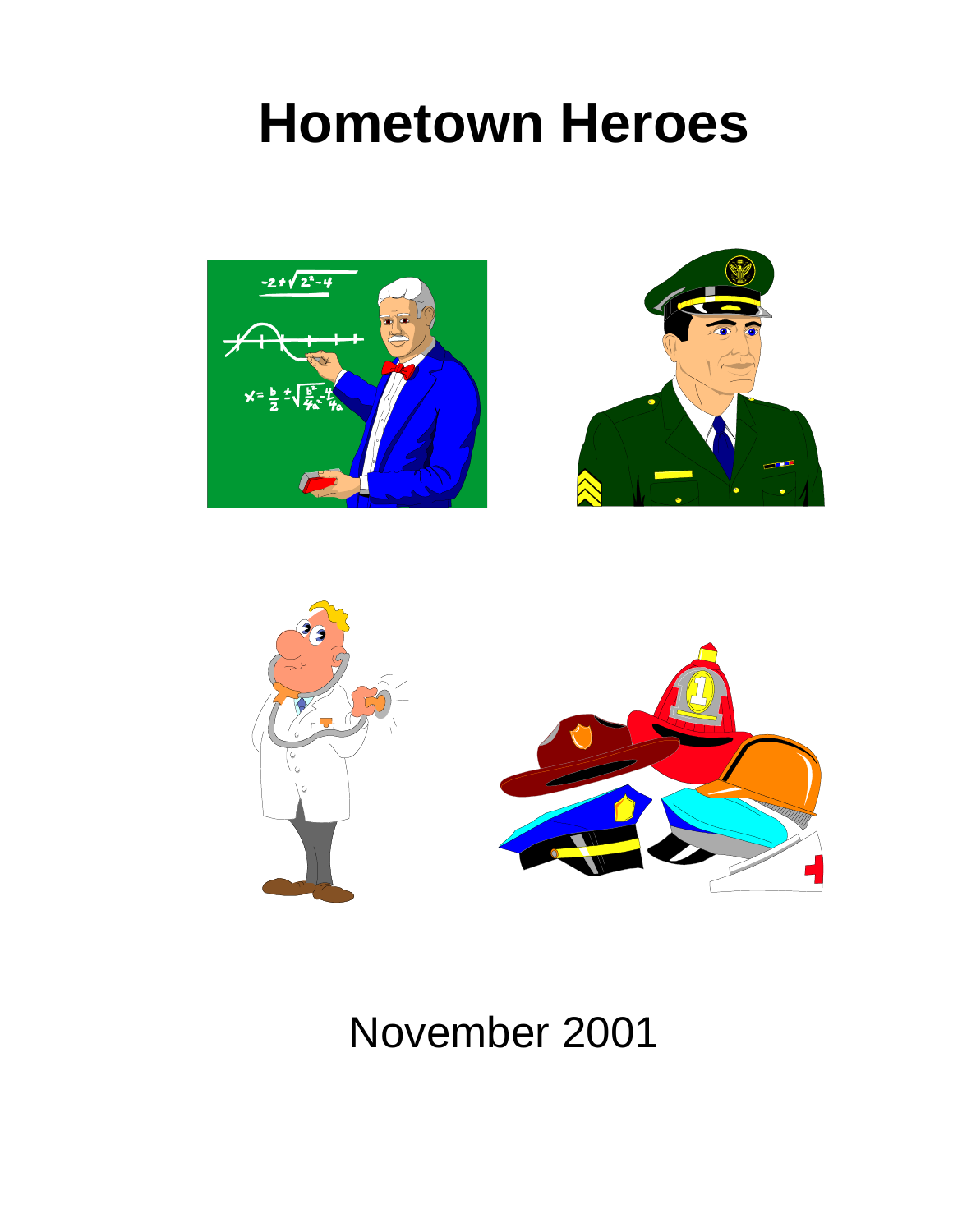#### **CONTENTS**

| PARTICIPATION AWARDS1               |
|-------------------------------------|
|                                     |
|                                     |
|                                     |
|                                     |
|                                     |
| HOMETOWN HEROES OPENING 4           |
| AS A GOOD CITIZEN OPENING 4         |
|                                     |
| HOMETOWN HEROES CLOSING 4           |
|                                     |
| "FEELING OF GOODWILL"--CUB-         |
|                                     |
| "BE PREPARED"--CUBMASTER'S MINUTE6  |
|                                     |
| AND THE HEROES ARE--ADVANCEMENT7    |
|                                     |
|                                     |
|                                     |
|                                     |
| CUBBY, THE FEARLESS VIRUS CATCHER 9 |
|                                     |
| <b>SKITS</b>                        |
|                                     |
| THE UNKNOWN LEGEND  12              |
| WHY ARE FIRE ENGINES RED? 12        |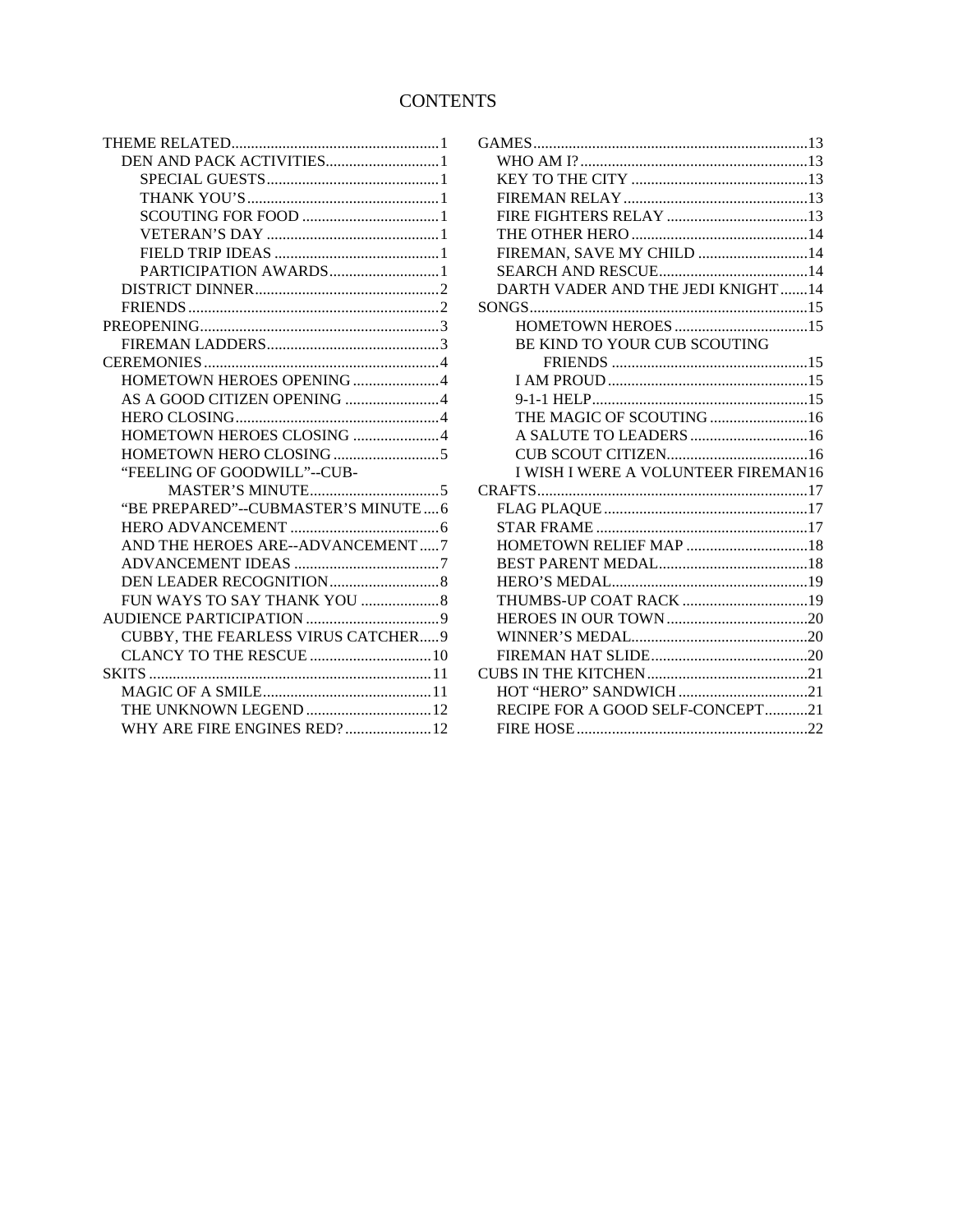## **DEN AND PACK ACTIVITIES**

Heroes to a child can be anyone, their teacher, den leader, coach, etc. Sometimes they admire television, sports and musical stars. At a den meeting, have your den dress up as their favorite hero. Allow the boys to tell a little about the heroes they have chosen.

A variation to the above is to have the boys come dressed as a super hero. Ask each of them to describe the good deeds he would be able to do if his character were a real person. Then have a real hero speak to the boys about what he did to become a hero. He or she can be a firefighter, a Scout who saved a life or completed a conservation or service project, a police officer, or a clergyman. Help the boys realize they can be heroes in a very real sense, by obeying the Cub Scout Motto and living up to the Cub Scout Promise and the Law of the Pack.

Don't forget moms and dads and grandparents. According to some research, "mothers and fathers are at the top of the list as heroes for their children." (Scouting Magazine, Jan-Feb 2001)

Who settled your town? Who was your school named after? What did he/she do? With the boys, do some research and find out!

#### **SPECIAL GUESTS**

Heroes come in all ages. Do you know any hero in the neighborhood? Do you know any Scout or Scouter who has received an award for heroism? Invite them to your den or pack meeting. Firemen, policemen, search and rescue volunteers, and many others who are quietly helping people are heroes in our community. Ask them to come and talk to the boys about what they do.

#### **THANK YOU'S**

It requires a lot of hard work for the pack to have a quality program. Thank all the heroes in your pack for their help.

#### **SCOUTING FOR FOOD**

Be a hero and participate in the council's Scouting for Food program!

#### **VETERAN'S DAY**

Honor the veterans in your community. Attend the Veteran's Day parade in your community.

#### **FIELD TRIP IDEAS**

Fire stations in your area Police departments in your area

**PARTICIPATION AWARDS** (For details, see the PARTICIPATION AWARDS section) Cub Scout Academics: Citizenship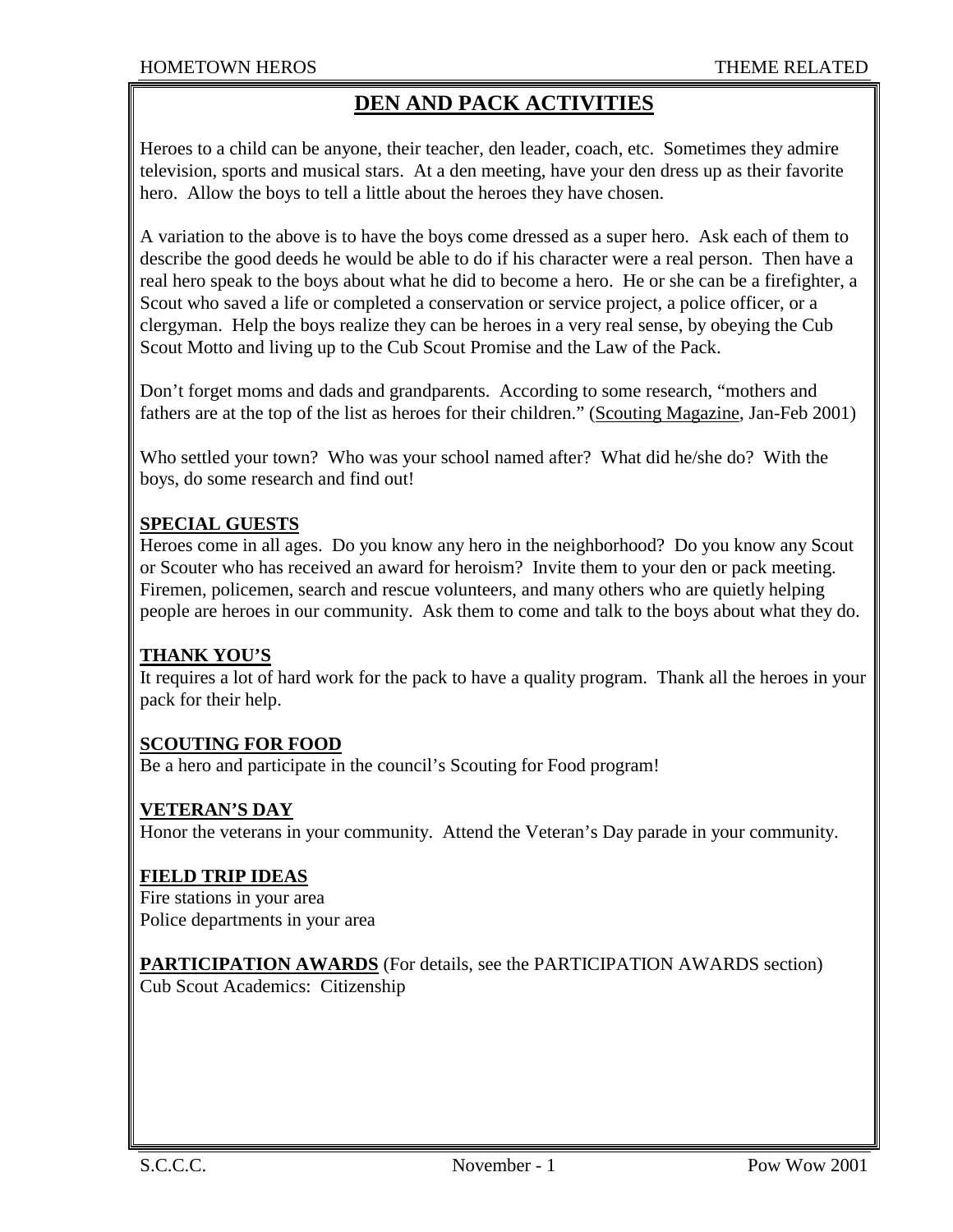## **DISTRICT DINNER**

November is the time for Adult Leader Recognition Dinner for all districts. It is an opportunity for units to recognize their outstanding leaders as Unit Scouters of the Year and to say "Thank You" to them in front of other leaders in the district. And those who have completed the requirements for the Leader Recognition Awards (Den Leader, Webelos Den Leader, Cubmaster, Den Leader Coach, Tiger Cub Coach, Cub Scouter) will receive their knots and certificates. The district will recognize its outstanding volunteers as they present them with the District Awards of Merit. The District Dinner is fun, the food is good and the company is great.

## *FRIENDS*

*Friends should be radical. They should love you when you're unlovable, Hug you when you're unhuggable, And bear you when you're unbearable.* 

*Friends should be fanatical. They should cheer when the whole world boos. Dance when you get good news, And cry when you cry too.* 

*But most of all friends should be mathematical. They should multiply the joy, divide the sorrow, Subtract the past, and add to tomorrow. Calculate the needs deep in your heart, And always be bigger than the sum of their parts.* 

Be a hero--be a friend to a child.....

## *BE A HERO IN A CHILD'S LIFE. PROVIDE A GREAT PROGRAM. GET TRAINED!*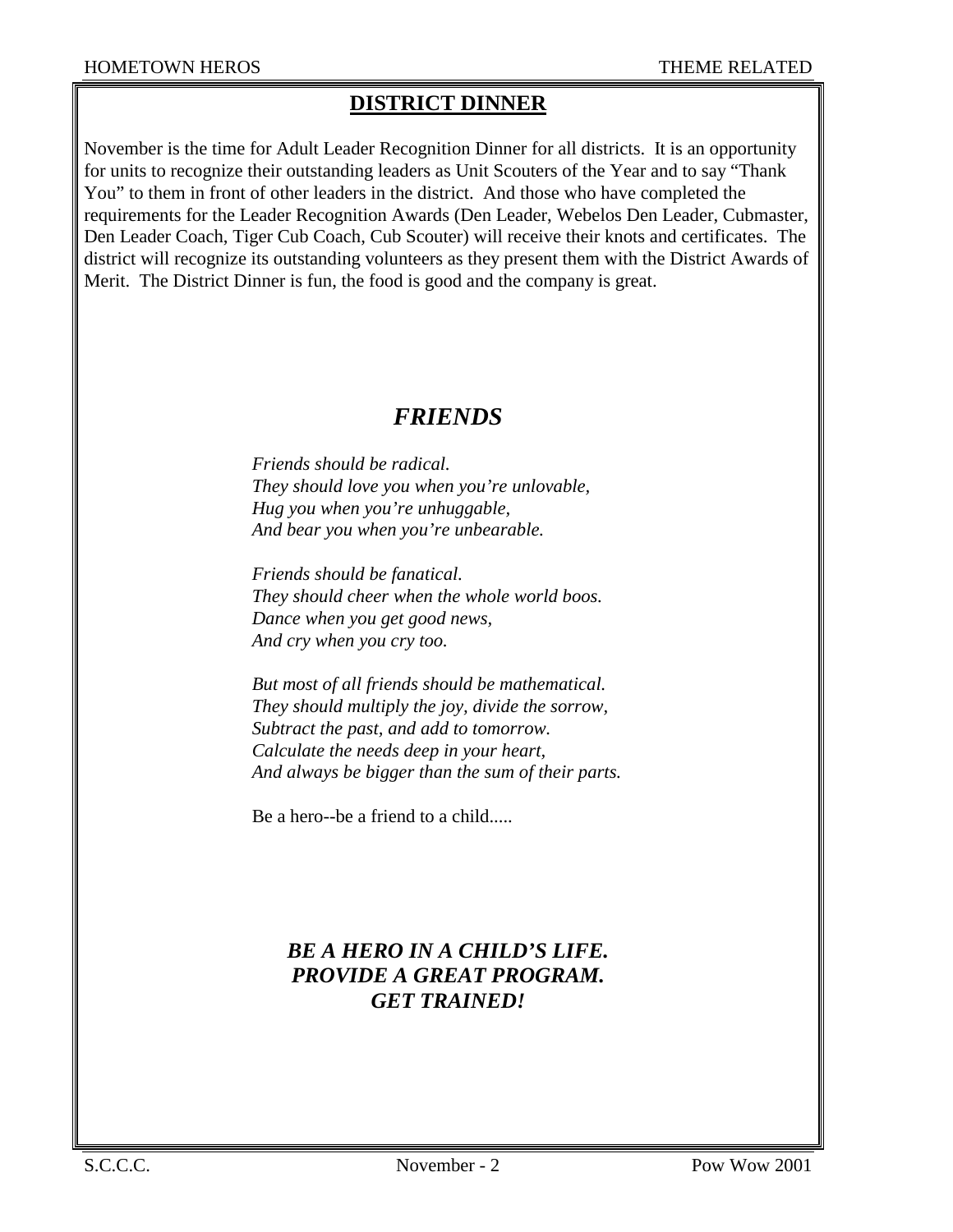#### **FIREMAN LADDERS**

Help! The Cub Scout is trapped on the top floor in Apartment #18. Start at apartment #1. Roll a die. Advance the number of apartments shown on the die. If you land on an apartment with a flame, you go up the fireman's ladder, but you have to go down an escape slide. Each time you take a turn, answer a safety question. Use a button for your marker.



Leaders: Prepare safety questions from the boys' Cub Scout Book. Write them on index cards.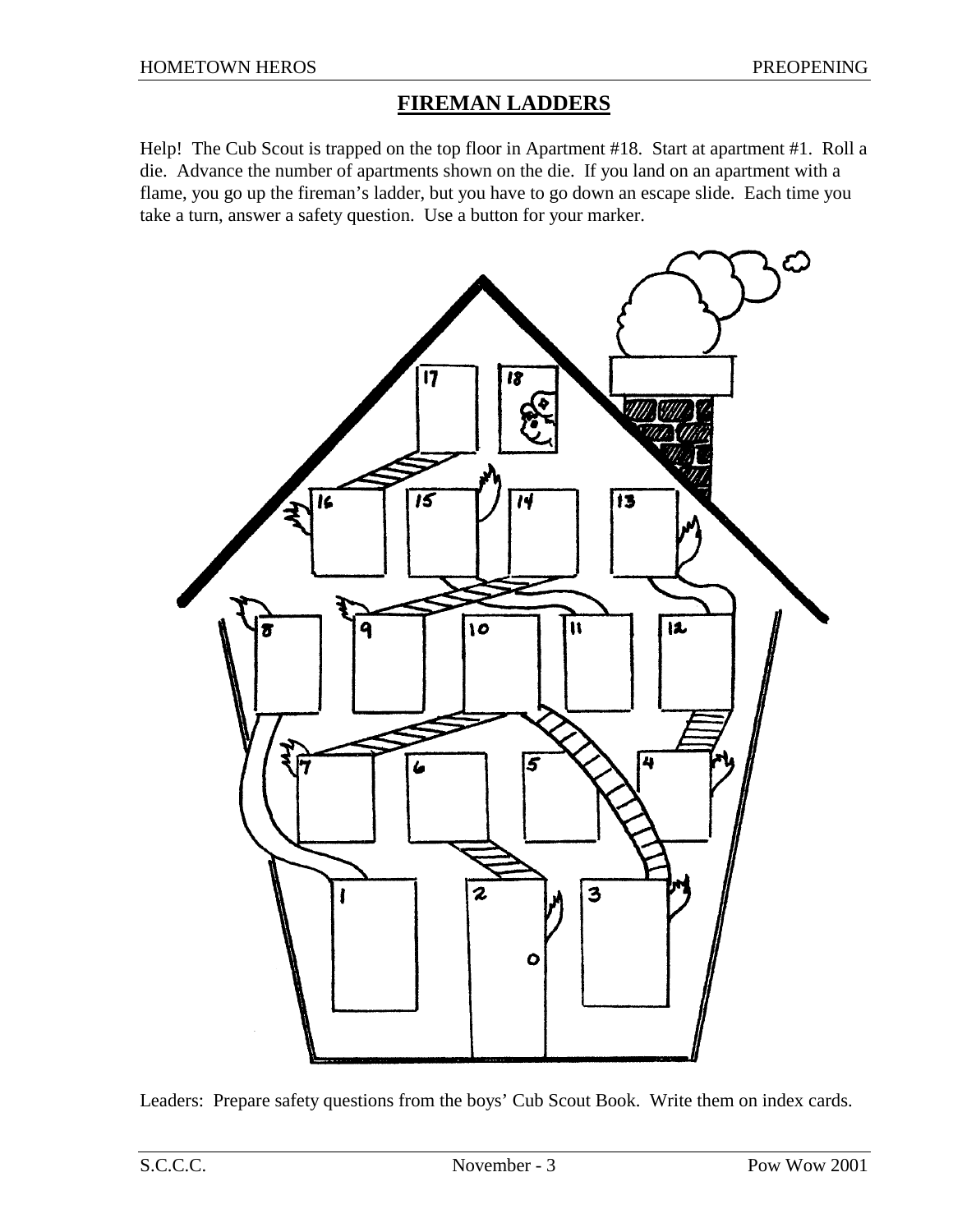#### **HOMETOWN HEROES OPENING**

- C.S.#1: Sometimes a local hero is obvious, the policeman who risks his life to protect us from violence or the fireman who pulls people out of burning buildings.
- C.S.#2: Other heroes that come to mind are the ambulance drivers, paramedics, doctors and nurses who save lives everyday.
- C.S.#3: Some people around us seem like regular people, but they are heroes because they used to be soldiers in the military and served our country to keep us free.
- C.S.#4: A hero is someone who does the right thing, even when they are afraid of failure. They do it because it should be done.
- C.S.#5: Some heroes are harder to spot, but they are still there. My heroes include the people who donate blood, teachers who spend their time and energy helping kids, and kids who say "No" to drugs.
- C.S.#6: Heroes are all around us. Please join in saluting all the heroes of our country, by repeating with me the Pledge of Allegiance to the Flag.

## **AS A GOOD CITIZEN OPENING**

- C.S.#1: As a good citizen I will try to be helpful and kind.
- C.S.#2: I will strive to take good care of all property and practice safety and health rules.
- C.S.#3: I will practice thrift and good work habits.
- C.S.#4: I will show a respect for authority. I will be honest and dependable.
- C.S.#5: Fair play and good manners will be my goal.
- C.S.#6: I will take pride in achieving and be patriotic and loyal to my hometown and country.

#### **HERO CLOSING**

Props: Large cards spelling out H-E-R-O, with lines on the back for the boys to read.

- **H** Help is on the way. A hero is someone who helps.
- **E** Everyone can be a hero. You just have to be prepared and know that you can make a difference.
- **R** Remember that even brave people can be afraid. It is acting even when you are scared that makes you brave.
- **O** One person can make a difference. One person who helps can change someone's world.

#### **HOMETOWN HEROES CLOSING**

- C.S.#1: All of our Hometown heroes are hard working people. You won't find a shirker in the bunch.
- C.S.#2: All are Americans trying to improve this country of ours.
- C.S.#3: As we leave here tonight, let us keep those hard working Americans in our mind.
- C.S.#4: Do the same as they do--do more than your share.
- C.S.#5: Help your parents whenever they ask and even when they don't.
- C.S.#6: Maybe someday, there will be a boy who will say you are his hero.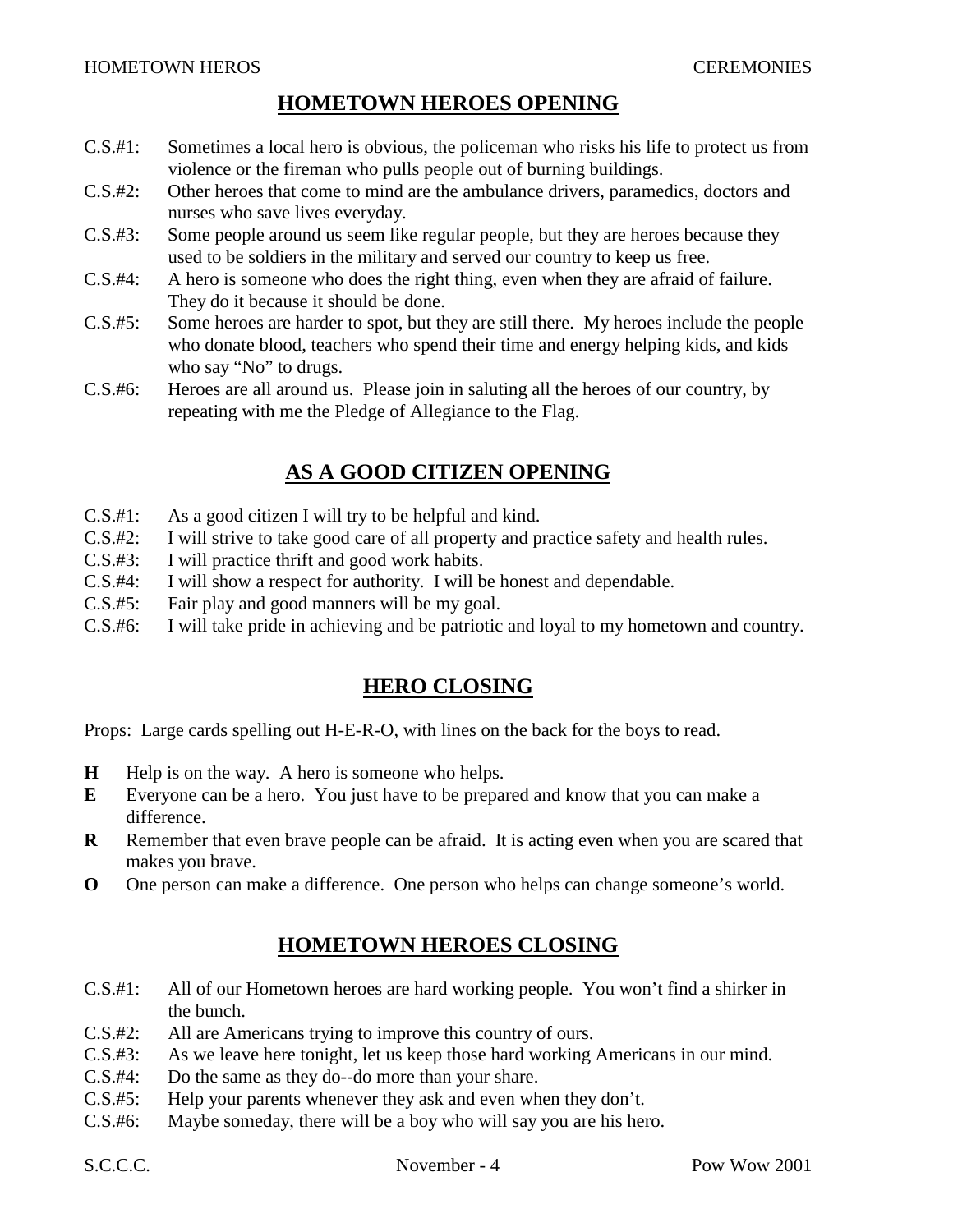#### **HOMETOWN HERO CLOSING**

Cubmaster: This month we have learned some important lessons about being heroes. I challenge you all to "Do Your Best" to be someone's hero. Take a moment to think about how we can live up to the words of Bill Elliot...

> Do more than belong...participate Do more than believe...practice Do more than be fair...be kind Do more than forgive...forget Do more than dream...work Do more than teach...inspire Do more than live...grow Do more than be friendly...be a friend Do more than give...serve

#### **"FEELING OF GOODWILL"--CUBMASTER'S MINUTE**

A friend of mine once told me of being on a long business trip. His car broke down in the middle of nowhere and he was going to be late for a very important meeting. Just then a farmer came around the corner on a hay wagon, and pulled over to see what was wrong. The farmer and his son often fixed their own machinery and they were quickly able to get my friend's car running again.

My friend offered to pay the farmer and his son for their help, but they refused. He insisted that they must take something because they had saved him so much by letting him get to his meeting on time.

The farmer replied that he and his son now had something far more valuable than the businessman could give them. They had helped someone when they did not have to. That gave them a warm feeling about themselves. If they took the money for an act of kindness, then it would simply be a job, and take the feeling of goodwill away.

Keep your feelings of goodwill by helping others. It will be the most valuable reward you will ever receive.



GRAND SALUTE: Stamp feet four counts, slap knees four counts, clap hands four counts, stand and give salute.

GRAND APPLAUSE: While sitting stomp feet four times, slap knees four times, clap hands four times, stand up and yell HURRAH!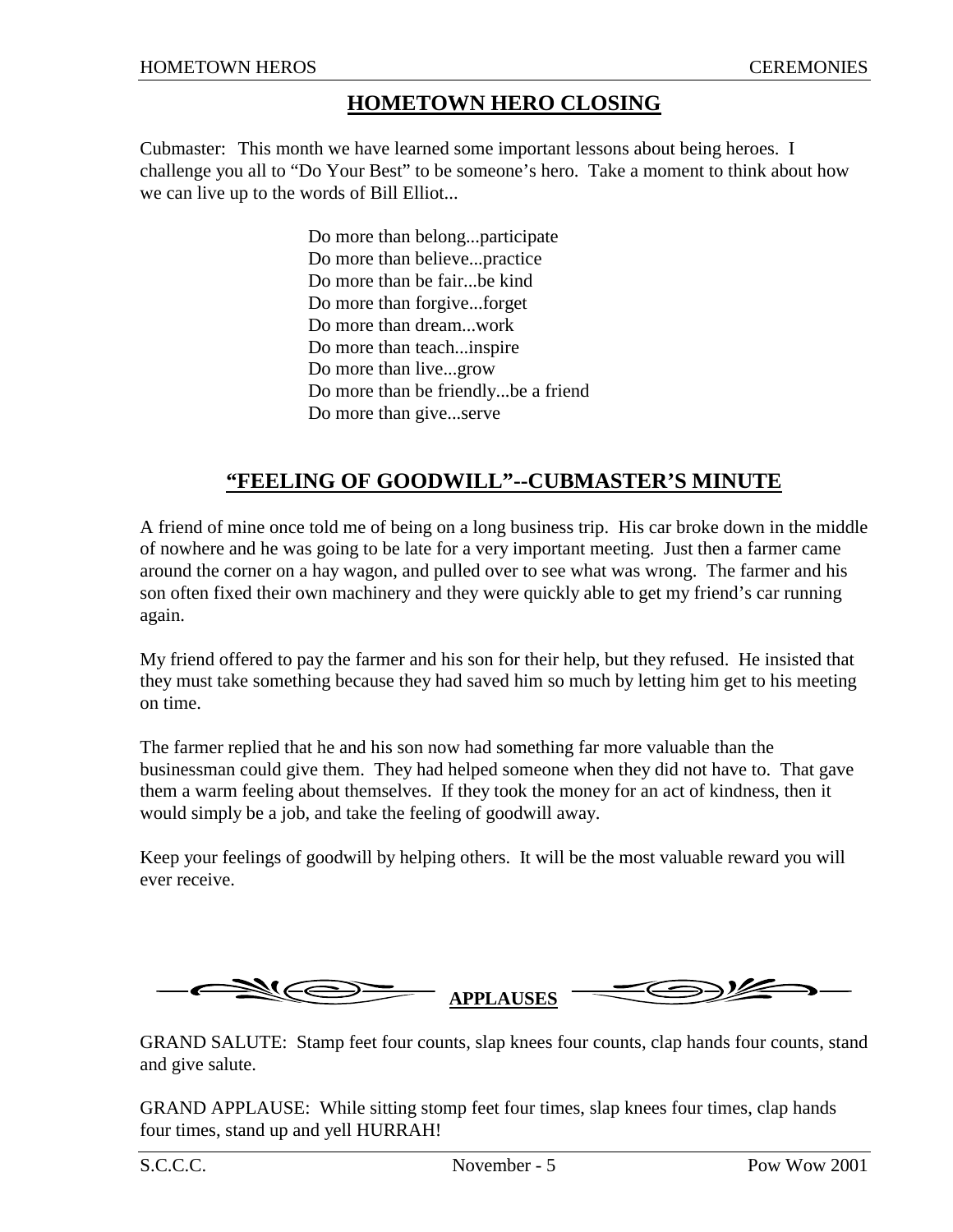#### **"BE PREPARED"--CUBMASTER'S MINUTE**

Being a hero does not mean that you must risk your own life. It can mean getting help, or making a phone call to 911 to get the police, or fire department, or an ambulance. The key is to use wisdom and judgment, but to do it quickly. Sometimes time is limited. You can save a drowning person by pulling them in with a life ring, and not become a victim yourself by jumping in after them. Many times an adult has been saved because a child knew to call 911 in an emergency and get help right away.

You never know when or where emergencies will arise. Cub Scouting teaches us to handle these situations. We don't expect to get hurt, and don't expect to need first aid, but we are prepared just in case. Do Your Best!

#### **HERO ADVANCEMENT**

Props: "Medals of Honor" made from construction paper and attached to loops of crepe streamer to be hung around the Cub Scouts' necks. Label the medals "HERO."

Cubmaster:

Often we hear of professional athletes being called "sports heroes." That's a colorful description, but all they are really doing is playing a game to entertain us. Some of these people really are heroes, but that comes from things they do off the playing field to help their communities.

A hero is a person who is not afraid to do what he believes is right. He is a person who wants to make things better for other people. He is usually prepared and trained to do the job. And he will do his best even if he is afraid because it is important to him to do what is right.

The following boys are heroes to me. They have chosen to work hard and prepare themselves in life by learning Cub Scouting ideals. They are learning to be independent and successful and happen to have a lot of fun along the way. Please join me in congratulating the heroes who have earned their Bobcat rank (call out names of boys and their parents) present rank awards and place medals around the boys' necks. Continue in a similar manner for each additional rank.



GRAND HOWL: Cub Scouts form a circle around the person being honored. Each Cub Scout in the circle squats, touching the fingers of both hands (each one making the two-fingered Cub Scout sign) to the ground, between his feet. Then, like young wolves, the Cub Scouts raise their heads and give a long howl: "Ah-h-kay-y-la! Wee-e'll do-o-o ou-u-u-ur best!" As the word "best' is yelled, very sharply, everyone jumps to his feet, raises his hands high above his head, and gives the Cub Scout sign.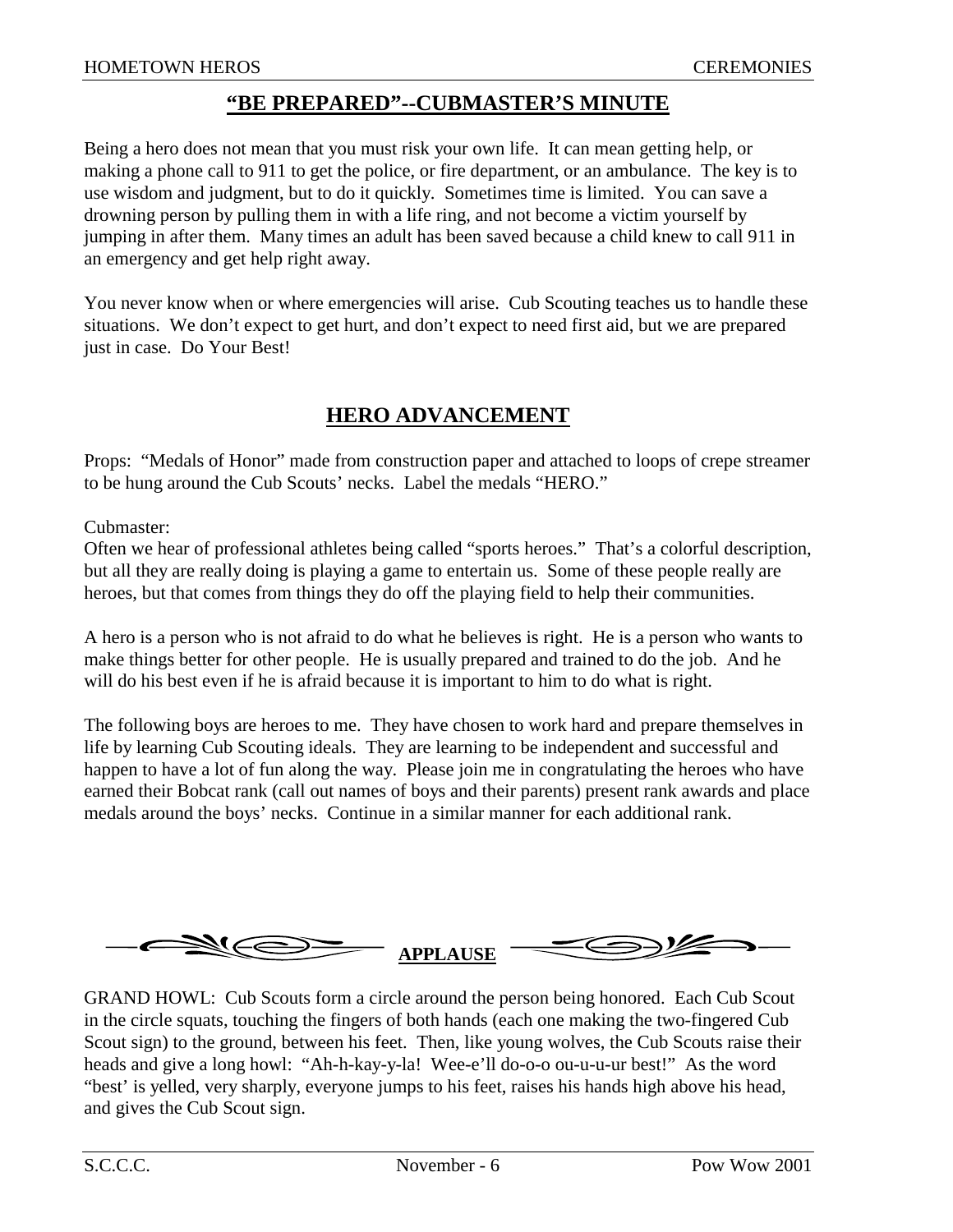#### **AND THE HEROES ARE--ADVANCEMENT**

Props: Make award cards cut out of card stock or poster board in the shape of trophies or medals (see above) for each boy. Write each boy's name on a trophy and attach his awards.

During the ceremony, talk about how the boys have helped other people during the month. How their helpfulness has touched the lives of many people and to those people they are heroes. Heroes are people who touch the life or lives of those around them just because it is who they are and what they do. Heroes aren't usually famous people. In fact, most heroes are people we know and love, people who influence our lives everyday in every way. As each boy advances along the Trail to the Arrow, he performs acts of service and kindness. As each boy and his parents come forward, present his award with heartfelt thanks for his heroic deeds that have touched so many people.

#### **ADVANCEMENT IDEAS**

- Hang pictures of hometown heroes around the meeting area, one for each den. Pictures may be those of actual people or drawings of particular occupations such as firefighter, policemen, teacher, etc. Around each picture, hang photos of Cub Scouts and leaders. If photos are not available, use drawings or decorated cards with their names on them. Attach awards to each photo. If the boy did not earn an award that month, attach a card to the photo that tells something good he has done in the last month (check with den leaders and parents for information). When presenting awards, mention the boys' hard work and their willingness to give goodwill--the same characteristics of those heroes.
- Look around your neighborhood and your resource people within your neighborhood. A fire station, a police station, school, church, recreation center, etc. can all be possibilities. Ask these people if they would attend your pack meeting and take part in your advancement ceremony. A Bobcat may receive his advancement form his school teacher. A fireman could present the Wolf advancements. The Bear rank could be presented by a policeman.

## *The only things we keep permanently are those we give away*

## *--Waite Phillips*

(donated the Philmont Scout Ranch)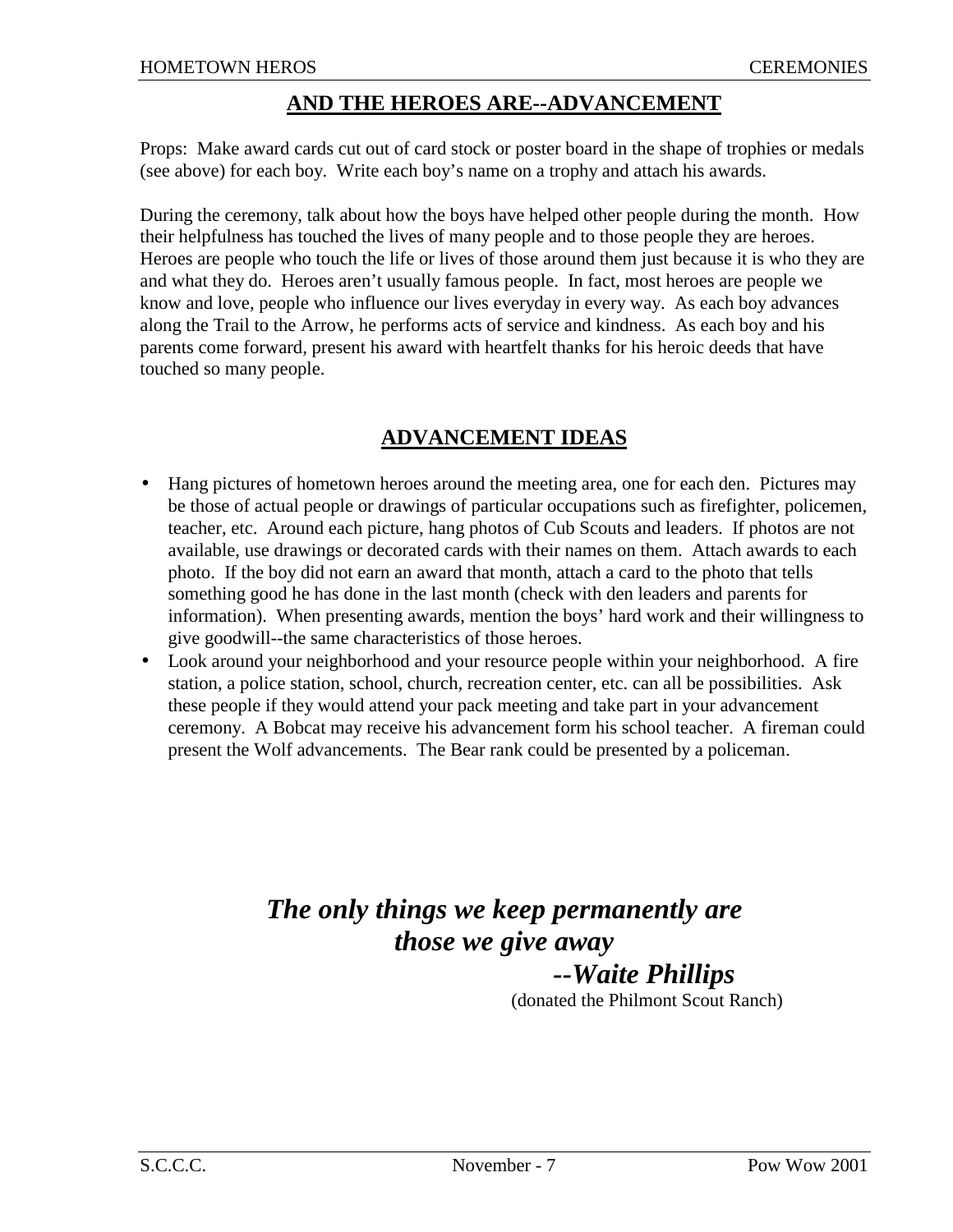#### **DEN LEADER RECOGNITION**

This month's theme is "Hometown Heroes." As we found out, there are all kinds of heroes in our community--firefighters, policemen, teachers, doctors, and young Scouts, to name a few. In our pack we have heroes. They are den leaders, committee leaders and parent helpers. Tonight I would like to recognize one of our den leader heroes. This den leader has completed the requirements for the Den Leader Award. These requirements are not easy to do. You need extra special dedication to complete them. Will (Name of the leader), please come forward? We want you to know that we appreciate all the time and effort that you put forth. You are helping shape these boys' lives and building the leaders of tomorrow. I would like to present to you the Den Leader's Award Certificate and Square Knot that you can wear on your uniform. Congratulations and Thank You.

NOTES: Leaders Awards are given at the District Dinner (please see the "Theme Related") but it should be re-presented or recognized at the pack meeting so the pack families and boys know the work that leader has done.

## **FUN WAYS TO SAY THANK YOU**

| 'all' detergent box:                                | "Thank you for giving your ALL!"                 |
|-----------------------------------------------------|--------------------------------------------------|
| Band-Aids:                                          | For someone who fixes our pack's problems.       |
|                                                     | For someone who gives first aid when we need it. |
| Fireman hat or badge:                               | For someone who always comes to the "rescue."    |
| Keys on a key chain:                                | "You are the key to our pack. Thank you."        |
| Wiggle eyes glued to ribbon: "Our eyes are on you." |                                                  |
|                                                     | "We love looking at the result of your work!"    |

See Cub Scout Ceremonies for Dens and Packs for: "Discover America"



FIRE ENGINE: Divide audience into four groups.

Bell -- "Ding, ding, ding."

Horn -- "Honk, honk, honk."

Siren -- "Rrr, rrr, rrr."

Clanger -- "Clang, clang, clang."

Point to different groups. Raise your arm to have everyone make their sounds at the same time.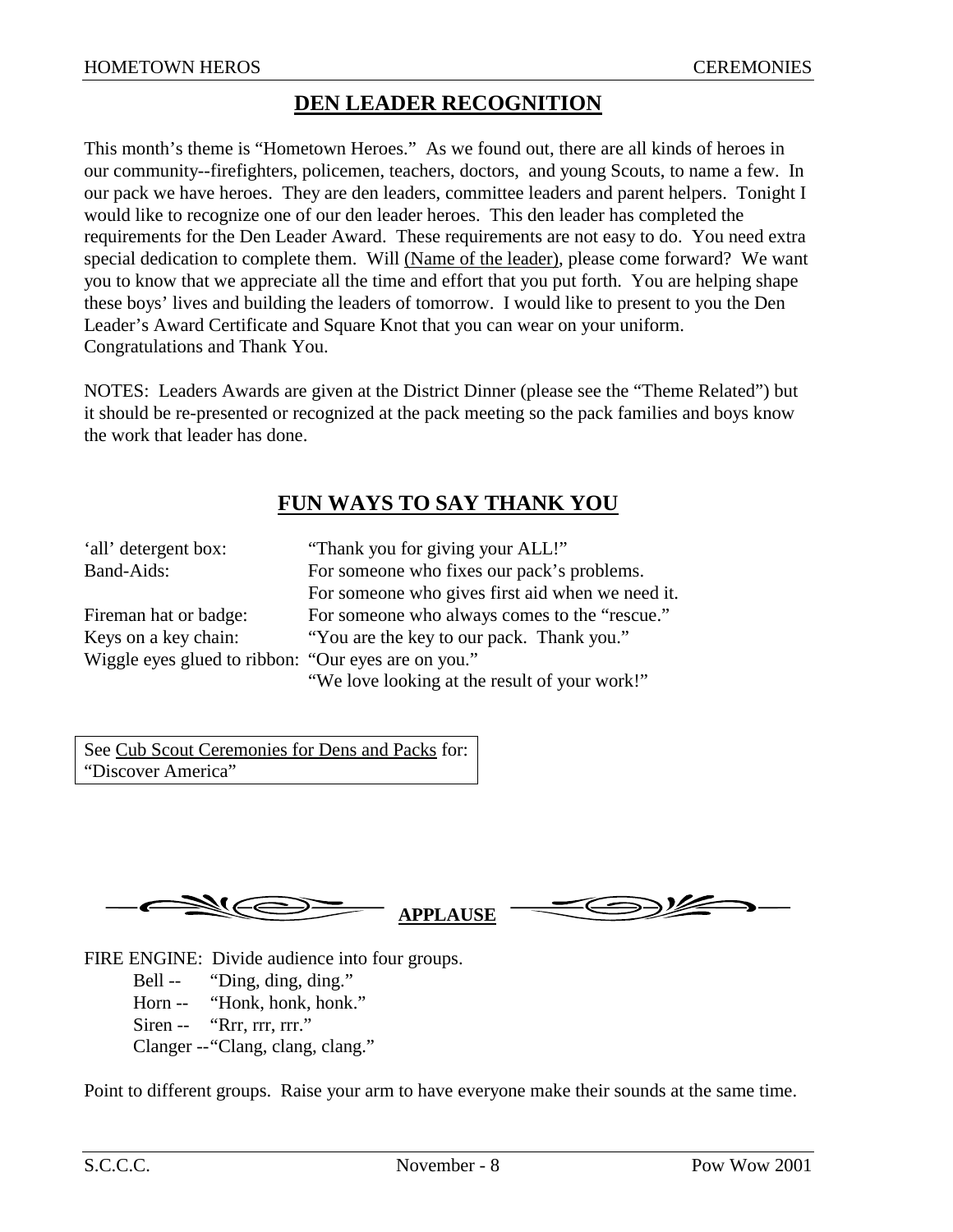#### **CUBBY, THE FEARLESS VIRUS CATCHER**

Practice motions and words with each group before beginning story. The leader who narrates the story should say key words with great drama and pause for each section to do their part.

| MESSAGE:         | Swing one arm around rapidly in a circle, say "You've got mail!" |
|------------------|------------------------------------------------------------------|
| <b>COMPUTER:</b> | Stand straight up, arms at side, say "Beep!"                     |
| SCHOOL:          | Arms overhead, swing back and forth, say "Ding-Dong!"            |
| <b>TEACHER:</b>  | Cup hands around imaginary apple, say "Thanks for the apple!"    |
| VIRUS:           | Arms out in front, wiggle fingers, say "Glub, glub!"             |
| <b>CUBBY:</b>    | Stand and give Cub Scout salute, say "Do Your Best!"             |

One morning, a young boy named Josh got up early and checked his e-mail to see if he had a new MESSAGE. Josh turned on his COMPUTER and dialed his SCHOOL. The MESSAGE from his TEACHER came back immediately: "Emergency! Every COMPUTER in the SCHOOL has gotten a VIRUS!" The young man knew this was no ordinary disaster, so he turned off his COMPUTER and quickly changed into his special super hero costume. Josh became CUBBY, the Fearless VIRUS Catcher. As CUBBY got to SCHOOL, he spotted his TEACHER.

In his deepest voice, he said, "Good morning, ma'am, I received a MESSAGE that this SCHOOL has a COMPUTER VIRUS!"

 "Why, it's CUBBY!" she said, "The Fearless VIRUS Catcher! Right this way," she said. The TEACHER rushed to the COMPUTER lab. CUBBY pretended he didn't know his way around the SCHOOL, just to protect his secret identity.

CUBBY leaped into action! Neatly folding his cape, he turned into a stream of electrons and entered the nearest COMPUTER like a lightning bolt! Looking out through the monitor screen, CUBBY could see his TEACHER gasp in surprise. Over in the corner by the memory chips, slouched the nasty VIRUS! CUBBY grabbed the VIRUS by its tail and trapped it in his special Containment Unit. Immediately, he sent a MESSAGE to his TEACHER: "One COMPUTER freed, nine to go."

The SCHOOL was going crazy, as word of the VIRUS hunt spread. From COMPUTER to COMPUTER he jumped, trapping each VIRUS, then sending a MESSAGE to his TEACHER: "Another COMPUTER saved!" Finally, CUBBY was down to his last VIRUS, but it was nowhere to be found. He crawled through the COMPUTER, searching behind the power supply, around the hard drive, and through the circuits. At last CUBBY spotted the VIRUS on a floppy disk in the disk drive.

Letting out a fierce yell, CUBBY jumped on the VIRUS and wrestled it into his special Containment Unit. Exhausted, CUBBY materialized in front of his TEACHER, dragging the smoking Containment Unit holding all the VIRUSES.

 "I got the last one, ma'am," he said proudly. "You truly are a super hero!" cried the TEACHER. "All in a day's work," said CUBBY, as he rushed off to change. A few moments later, Josh wandered into the room saying, "Hey, it looks like I missed all the excitement." The TEACHER scratched her chin thoughtfully and wondered to herself, "I wonder why Josh is never around when CUBBY is chasing a VIRUS..."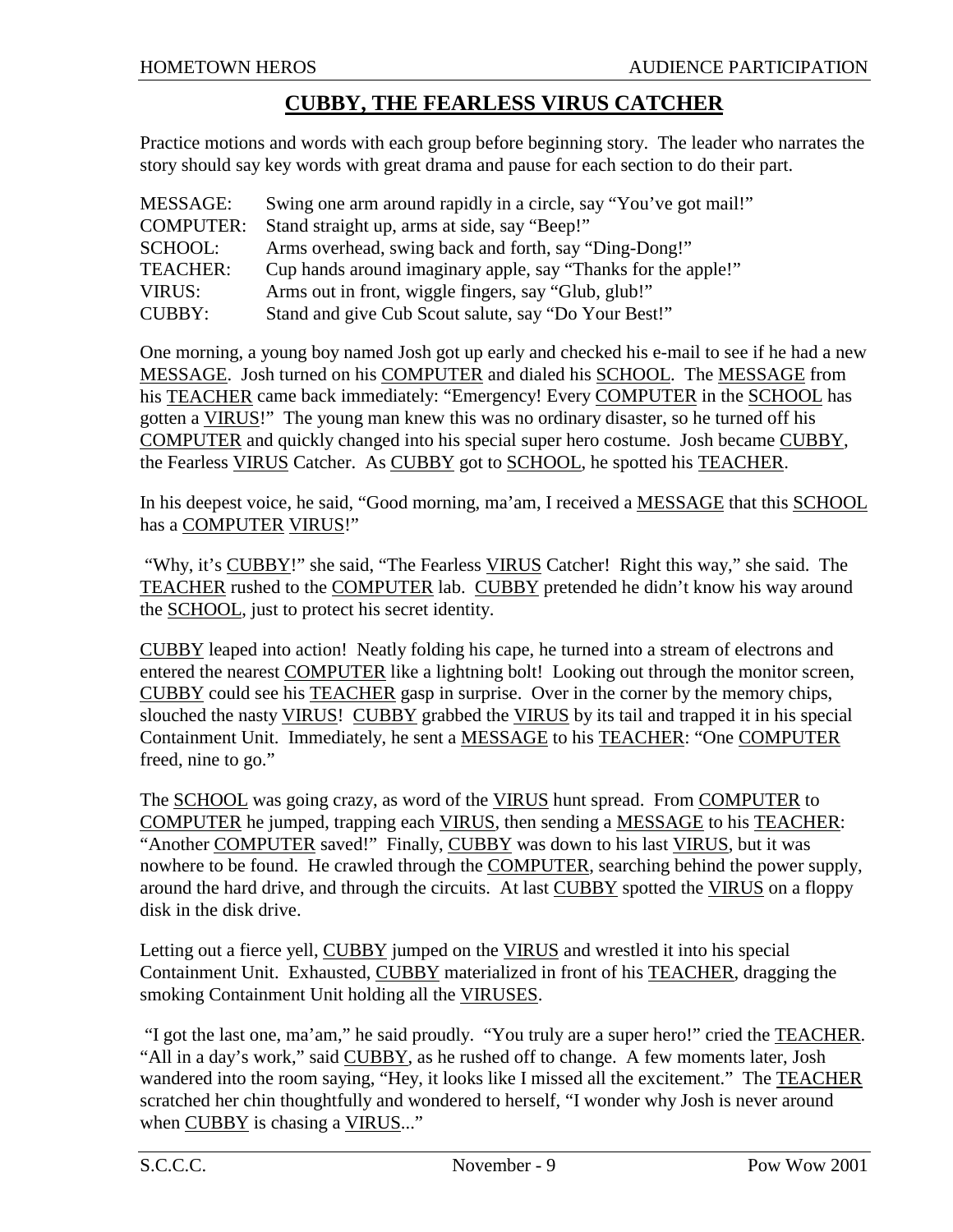#### **CLANCY TO THE RESCUE**

| <b>CLANCY:</b>      | Feel your muscles, like a strong man                              |
|---------------------|-------------------------------------------------------------------|
| <b>HORSES:</b>      | Make horse noises, by slapping legs                               |
| YELL:               | Use your hand over your mouth                                     |
| <b>FIRE ENGINE:</b> | 1/3 of the group makes a high pitched Ssss                        |
| <b>CLANGING</b>     |                                                                   |
| THE BELL:           | 1/3 of the groups says, "Clang, clang!"                           |
| HOSE:               | 1/3 of the group makes a sh sh sh sh sound like water from a hose |
| STEAM:              | Everyone makes high pitched Sssss sound                           |

If you like HORSES, you would have enjoyed living back in 1899, when they had old fashioned steam FIRE ENGINE, pulled by HORSES, and driven by the greatest hero anywhere, CLANCY. Yesssir, CLANCY was our hero! Everyday when there was no fire, he would take the HORSES out for exercise, trotting them gently up and down the street. If there was a bunch of kids who wanted to see the HORSES, CLANCY would always stop and let the kids pet them.

Sometimes the alarms were in the daytime, but sometimes they were at night. When they were at night, one of the men would YELL up to the fellows above, and the men would get up, stretch, and slide down the pole. Then they would run to the FIRE ENGINE where the STEAM was up, and away they would go to the fire, CLANGING THE BELL, with CLANCY driving the HORSES.

One night most of the men were in bed; the others were playing checkers, when the alarm rang. Where was the fire? At the mayor's big two story house.

The YELL man gave the YELL. The firemen got up, stretched, slid down the pole, jumped on the FIRE ENGINE and away they went, CLANGING THE BELL, with the HORSES running as fast as their legs would carry them. Would they be in time?

Quick as a flash, they were there. CLANCY stopped the HORSES and YELLED, "Keep the steam up, men!" Then they started the fire HOSE and began to squirt the water. CLANCY strained to see the upstairs window where the mayor's wife and child were trapped. Flames were everywhere. CLANCY YELLED, "You'll have to jump!" The mayor's wife was afraid, so CLANCY threw her a rope and she came right down into the middle of the net.

The men kept fighting the fire. They put the **HOSE** on it and kept up the **STEAM** in the FIRE ENGINE. Before long the fire was out, so they turned off the HOSE and all got on the FIRE ENGINE and went CLANGING THE BELL back to the fire house. Yes, to CLANCY and the other men it was all in a day's work. The sleepy firemen went back upstairs and quickly went sound to sleep (EVERYBODY SNORES).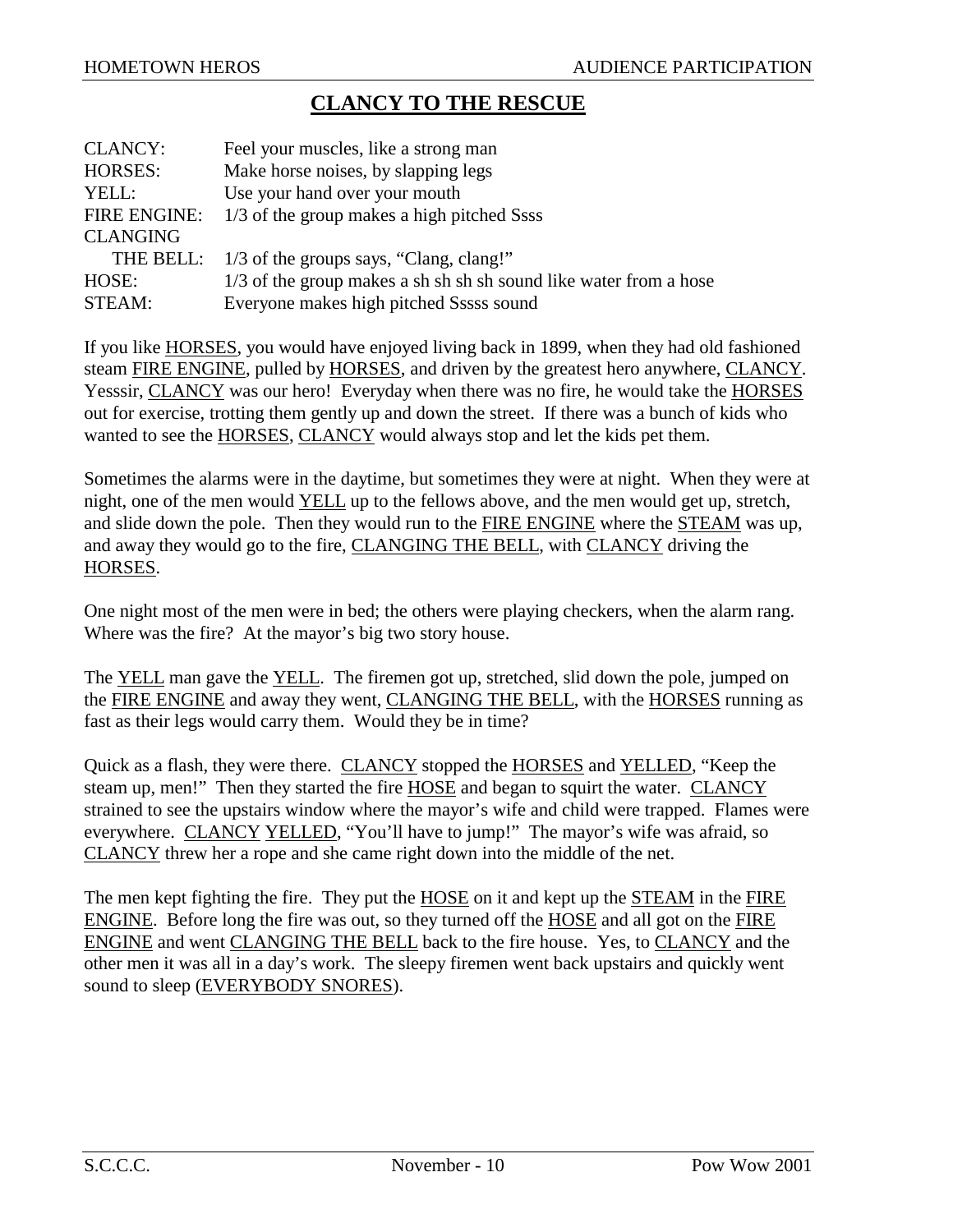## **MAGIC OF A SMILE**

*(Boy #1 is trying a magic trick. The other boys are watching. Boy #2 enters, watches, then asks:)*

| Boy #2:     | What are you doing?                                                                 |
|-------------|-------------------------------------------------------------------------------------|
| Boy $#1$ :  | I'm a magician!                                                                     |
| Other Boys: | Yeah, he's doing magic tricks.                                                      |
| Boy $#2$ :  | Oh, really? (Watches, then asks) Why are you doing magic tricks?                    |
| Boy #1:     | I like to do magic tricks because that makes people happy and when people are       |
|             | happy they smile and I like to see people smile.                                    |
| Boy $#2$ :  | I can make magic!                                                                   |
| Other Boys: | Oh, sure! No you can't.                                                             |
| Boy #2:     | Yes I can, but I need all of you to help with this magic trick. (Leaves)            |
| Boy $#1$ :  | I didn't know he knew how to do magic tricks.                                       |
| Boy $#3$ :  | I'll bet he doesn't know any magic.                                                 |
| Boy #4:     | He probably won't even come back.                                                   |
| Boy #5:     | He's just showing off.                                                              |
| Boy $#2$ :  | (Enters with gardening tools)                                                       |
| Other Boys: | Gardening tools?                                                                    |
| Boy $#5$ :  | You call that magic?                                                                |
| Boy #2:     | No! But with your help and these tools we can make magic.                           |
| Other Boys: | Oh, sure! Gardening tools aren't magical. How can they make magic?                  |
| Boy #2:     | You said magic makes people happy, didn't you?                                      |
| Boy #1:     | Yes, but                                                                            |
| Boy #2:     | You said you like to make people happy so they will smile, didn't you?              |
| Boy #1:     | Yes, but                                                                            |
| Boy #2:     | Well, if we take these tools over to Mrs. Robinson's and clean her front yard, I'll |
|             | bet she would be happy and she would smile the biggest smile you have ever seen.    |
| Boy $#3$ :  | Say, I think you have got magic. I'll rake leaves.                                  |
| Boy #4:     | I'll go and get a lawn mower. I've always wanted to do magic tricks!                |
| Boy #5:     | Me too! I'll prune her shrubs. I really like Mrs. Robinson. I'd like to see her     |
|             | smile. (Boys agree and start to leave)                                              |
| Boy #1:     | Hey, what about my magic?                                                           |
| Boy #3:     | We all want to try <i>(boy's name)</i> magic.                                       |
| Boy #1:     | Oh well, I guess I'll go too. Hey, wait for me!                                     |



- Cub #1: I am one.
- Cub #2: Two is company.
- Cub #3: Three is a crowd.
- Cub #4: (Silent)
- Cub #5: (Silent)
- Cub #6: What are four and five?
- Cub #7: Nine.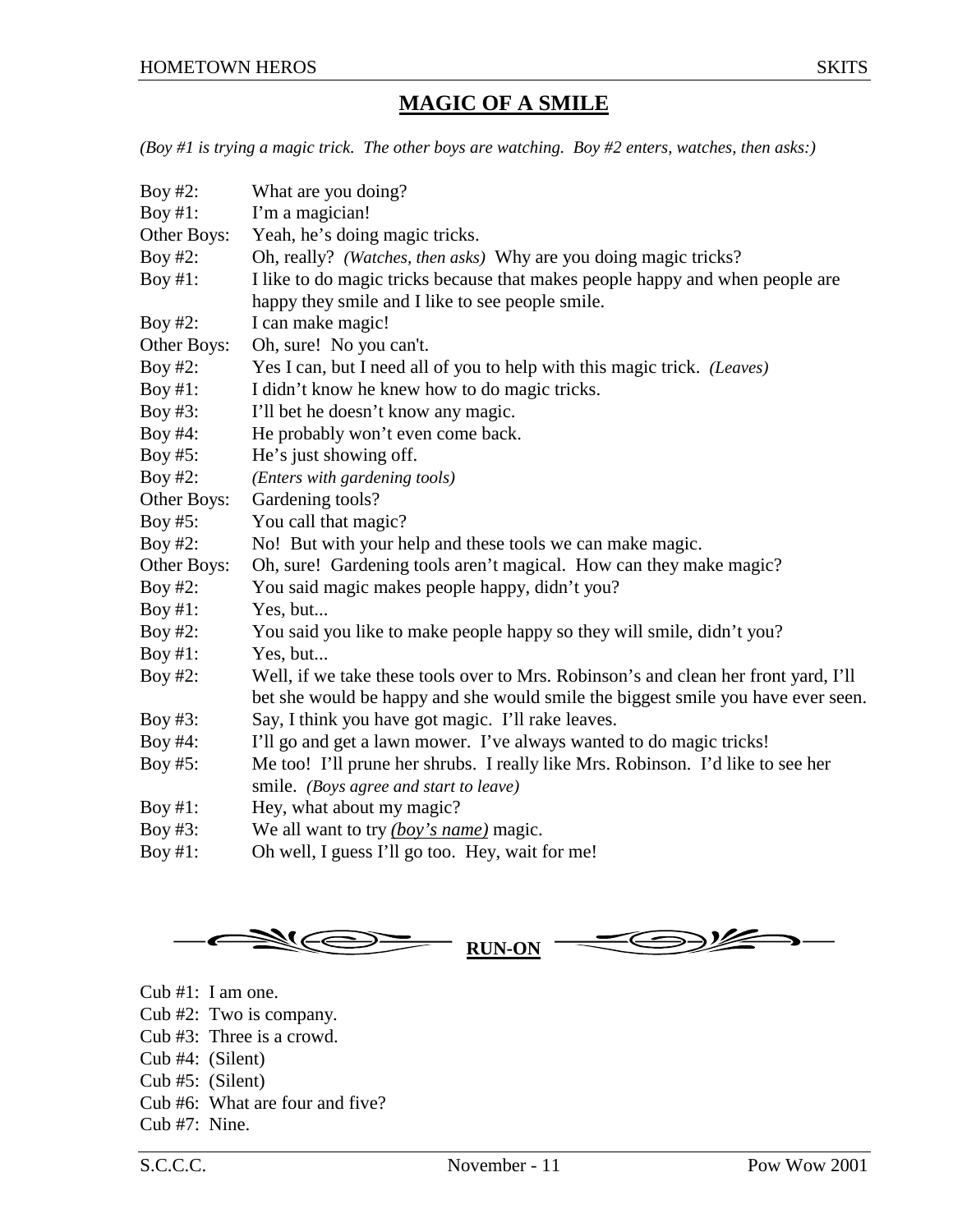## **THE UNKNOWN LEGEND**

(Group of boys are standing around talking)

- Cub #1: I hear the unknown legend is here! Have you seen him?
- Cub #2: No. He couldn't be as strong as Paul Bunyan.
- Cub #3: Or as courageous as Casey Jones.
- Cub #4: He can't shoot as well as Davey Crockett.
- Cub #5: Or be as wild as Pecos Bill.
- Cub #1: Oh Yeah! He's better than all those heroes put together!
- All: Here he is (point to a Cub Scout leader).
- Note: Don't let the Cub Scout leader know about this ahead of time but make sure he's in the room and paying attention to the skit.

## **WHY ARE FIRE ENGINES RED?**

Cast: 7 Cub Scouts each with a picture of a fire engine to hold.

- Cub #1: Why are fire engines red? Well, roses are red too.
- Cub #2: And two and two are four. Four and eight are twelve.
- Cub #3: There are twelve inches in a ruler. Now Queen Mary was a ruler.
- Cub #4: Queen Mary was also a ship. Ships sail on the sea.
- Cub #5: Fish swim in the sea. Fish have fins.
- Cub #6: The Finns fought the Russians. The Russians were red.
- Cub #7: Fire engines are always rushin'. And that's why fire engines are red!

See also "Super Scouts to the Rescue!" skit in APRIL section.

**RUN-ONS**

Who can hold up traffic with one hand? A policeman.

- Leader: I wouldn't want to be in your shoes!
- Boy: Of course not, Mr. \_\_\_\_\_. They're too small for you.

Cub #1: What thing in the whole wide world has the most importance?

- Cub #2: (Thinking) I don't know.
- Cub #1: E, since it is first in everybody and everything.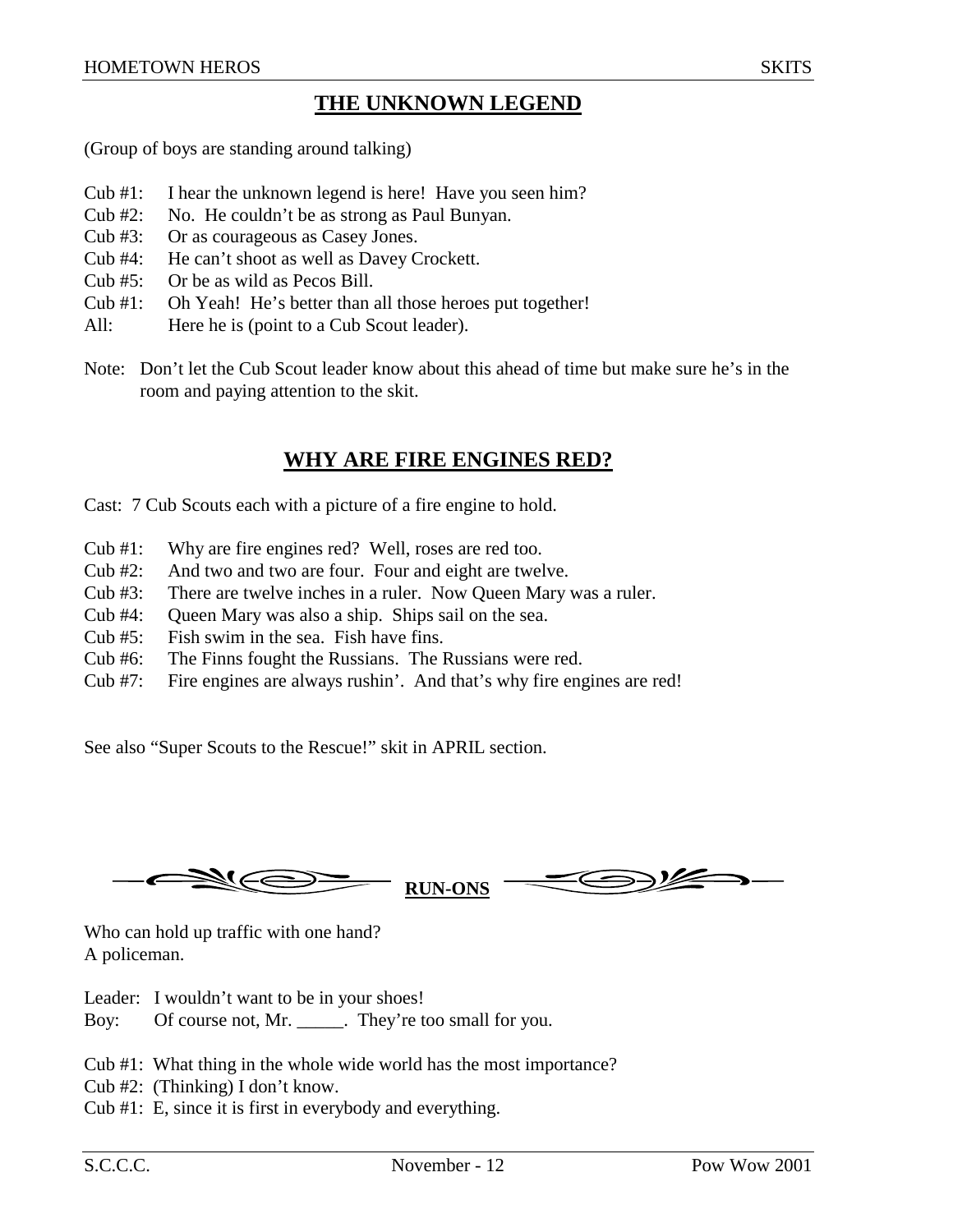## **WHO AM I?**

Prepare slips of paper with names of heroes or helpful people from any category--people from your community, people in your pack, national and international heroes, or characters from popular books, TV, or movies. Tape or safety pin a slip on the back of each player, instructing them to mingle with the group and by asking questions, find out what character they are. Only questions calling for yes or no answers may be used. Explain that when the person has identified their character, they may remove the slip.

## **KEY TO THE CITY**

Divide Cub Scouts into two teams. Divide each team into two groups. Two parts of a team face each other across the room or a playing field (allow some distance to run). Have two large keys cut out from cardboard. On signal, the first boys with the key will run to the first boy in the opposite line and hand over the 'Key to the City.' First team to have run all boys with the 'Key to the City' is the winner. Present that team with the 'Key to the City' and an applause.

## **FIREMAN RELAY**

You will need a set of Dad's old clothes, a bucket and a log for each team. Put blue or white crepe paper streamers 2-3 feet long in each fire bucket.

Players form two teams. First player puts on a "fireman's suit" (old clothes) on top of his own. He runs to a spot about twenty feet away where a log represents a "fire." He picks up a bucket, pours the "water" (streamers) on the fire, refills the bucket (replaces streamers), and runs back to his team. He takes off his "fireman's suit" and gives it to the next player. The team that finishes first is the winner.

## **FIRE FIGHTERS RELAY**

Divide the players into relay teams. One person from each team will stand on the opposite side of the play area--he is the fire fighter. On the start signal, "FIRE! FIRE!" the fire fighter from each team will run across the area to save his team members from the burning building. He will take one person by the wrist or hand and run with him to the original position. You could make the route an obstacle course where they must crawl beneath the smoke for a distance. When the fire fighter and the rescued person reach safety, the rescued boy becomes the fire fighter and goes to rescue another of the team members still at the opposite end of the room.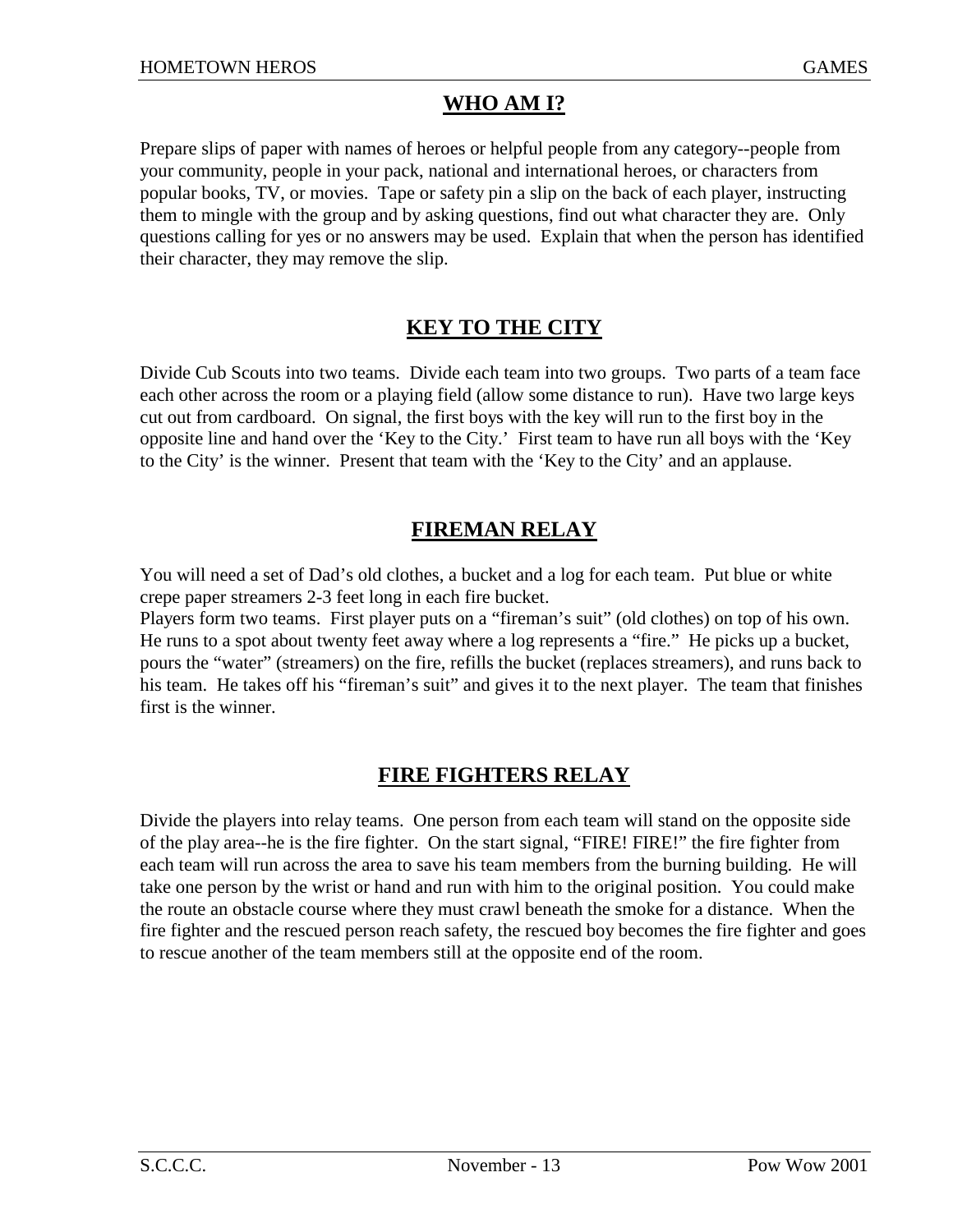## **THE OTHER HERO**

Players sit in a circle. One player is "It" and stands in the center. "It" points at any player and asks a simple question and immediately begins to count to 10, while looking only at the boy he points at. But the boy who is really supposed to answer the question is not the one "It" is pointing at, but the third player on the left of that boy. If he fails to answer the question, he goes to the center and becomes "It." Remember, the questions must be simple, such as "How old are you?" "Where do you live?" "What's your name?" etc. The boys are told at the beginning the rules of the game--it is always the third one on the left.

## **FIREMAN, SAVE MY CHILD**

You will need a drinking straw for each player. Cut paper into squares of various sizes  $(2-4)$ " square). The players are divided into two teams. Scatter paper squares on a table, about 15-20 feet away from the start line. Place a container for each team about 10-15 feet from the table (the course is like a triangle). On signal, the first player runs to the table with his straw, pick up a square by sucking up the paper against their straw. While holding the square this way, they then run to their respective container and deposit their paper in it. If they drop the square on their way, they must stop and pick it up, by sucking it up with their straw. Set a time limit and count the square pieces in the containers at the end.

#### **SEARCH AND RESCUE**

Divide the den into two teams. One member of each team sits on an old throw rug or folded paper grocery bag about 15 feet from his team. Each of his teammates has a piece of rope (the total of which should be 15 feet plus room for knots). On signal, the players tie their ropes together with square knots to form a rescue rope. When all ropes are tied, one player throws the rescue rope to the player on the rug and the team pulls him to safety. The first team to complete the rescue is the winner, provided that all square knots are tied correctly.

## **DARTH VADER AND THE JEDI KNIGHT**

Divide the players into two groups. Choose one player from each group. One is Darth Vader and the other the Jedi Knight. The rest forms a "force shield" by holding hands and position themselves around Darth Vader or Jedi Knight. Darth Vader must try to reach through his protective force shield and tag the Jedi Knight, while at the same time the Knight is trying to tag Darth Vader. When one is tagged, choose new Vader and Knight.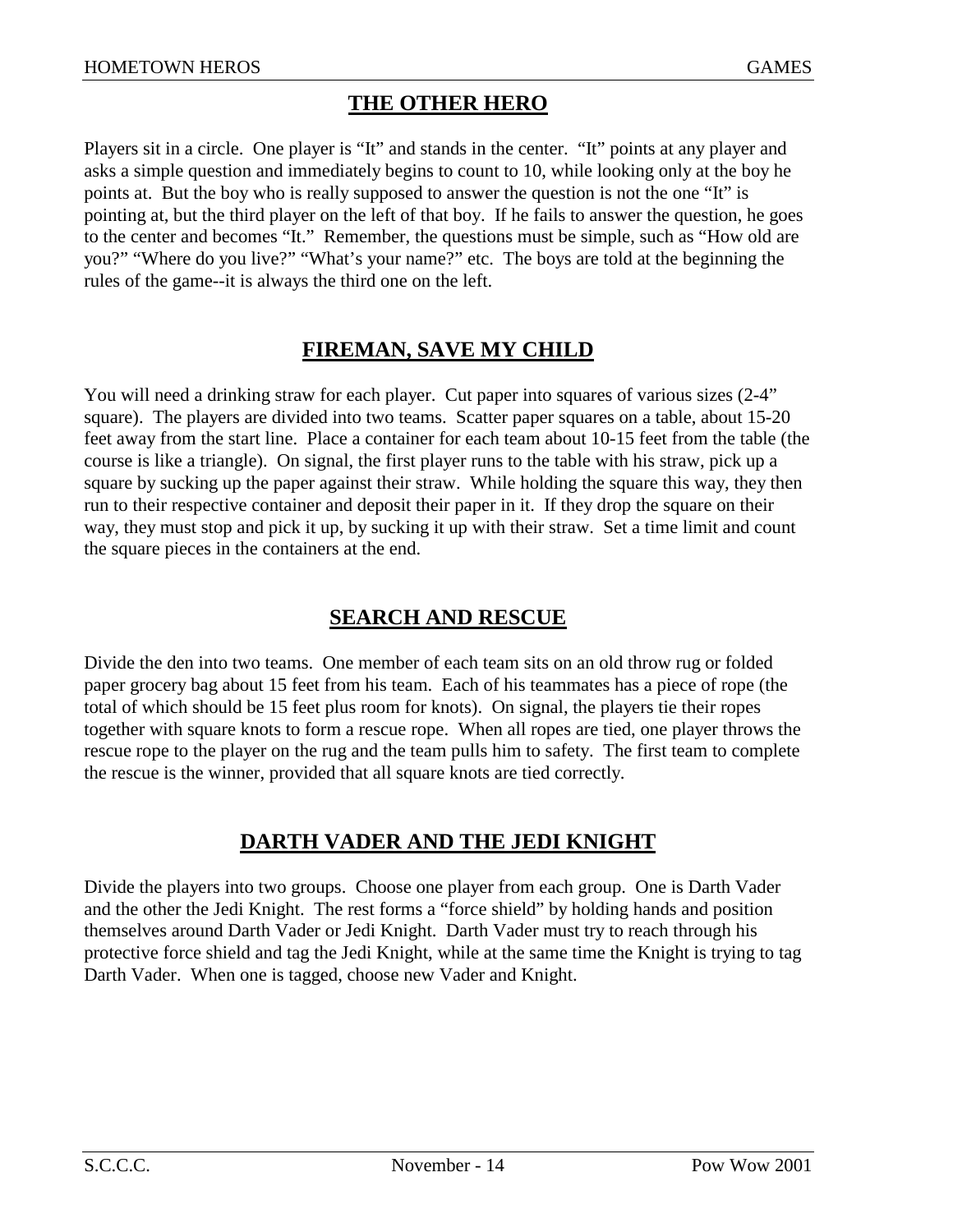#### **HOMETOWN HEROES**

(Tune: On Top of Old Smokey)

Right here in my hometown, You see every day, A group of great people, Of whom you might say...

All are hometown heroes, Not like Batman or Herc. They might not be famous, They just do their work.

The friendly policeman, The librarian, What have they in common? They all are your friends.

#### **BE KIND TO YOUR CUB SCOUTING FRIENDS**

(Tune: Stars and Stripes Forever)

Be kind to your Cub Scouting friends, That's a pledge from one Scout to another. Be kind to your leaders today, 'Cause for helping, they don't get pay. Be kind to your neighbors and friends, 'Cause by caring you follow Scouting's letter. Cub Scouting and friendship are grand And as we grow, the world will know, We've made things better.

#### **I AM PROUD**

(Tune: Yankee Doodle Dandy)

I am proud to be a Cub Scout It makes me want to sing and shout I wear a uniform of blue and gold It's really a sight to behold You would like to be a Cub Scout I know without a single doubt I do my best to do my duty That's what Cub Scouting is about.

#### **9-1-1 HELP**

(Tune: My Bonnie)

Emergencies they will answer They're always a phone call away They come when they're needed most promptly And for you they will surely stay.

#### **CHORUS**

Nine-one-one Nine-one-one We call on them when we need he...lp.

Nine-one-one Nine-one-one Their need is always felt.

Medics are your friends and my friends They answer their calls so fast They come when they're needed so greatly And always will stay to the last.

#### **CHORUS**

The firemen too answer calls A fire is scary to see But when they come oh so quickly They put out the fire with glee.

#### **CHORUS**

We often need a policeman And 9-1-1 will get one there Be sure that you know your address Of this you should always be aware.

#### **CHORUS**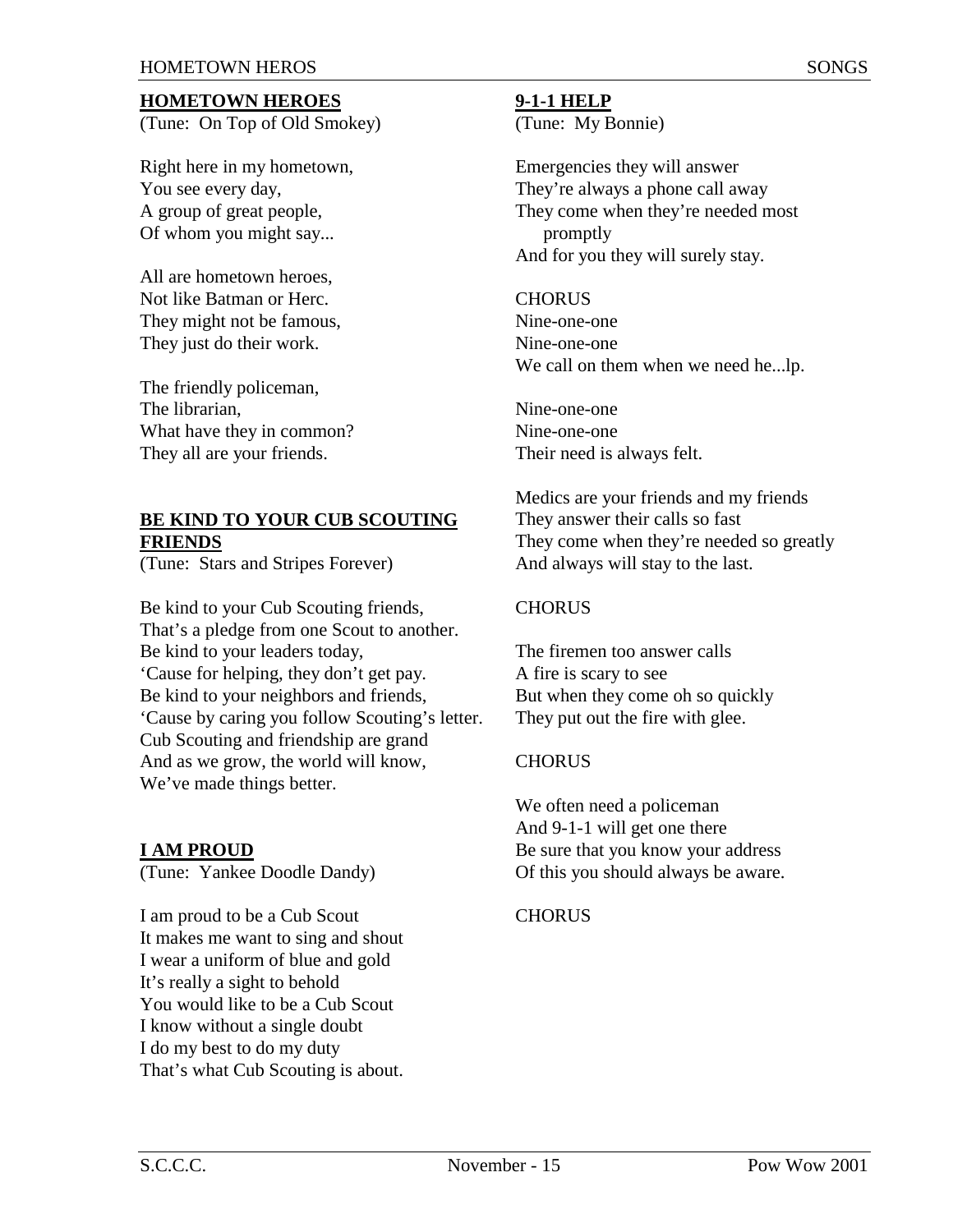## **THE MAGIC OF SCOUTING**

(Tune: On Top of Old Smokey)

The Magic of Scouting Is more than just play, With the Law and the Promise To show us the way. It's found in each pack and It's found in each den, Where leaders and parents Help boys become men. So whether you're Wolves, Bears, Or those Webelos, The Magic of Scouting Will help you to grow.

(And leaders can continue with:) So roll up your sleeves and Get ready to work, The memories you're building, Can alter the earth.

#### **A SALUTE TO LEADERS**

(Tune: Battle Hymn of the Republic)

We thank you, all our leaders, But we know we bring you joy, For each and every week we send To you our quiet boys; Alone they're very silent But together quite a noise, And the packs go marching on.

#### CHORUS:

Thank you, all for being leaders, Thank you, all for being leaders, Thank you, all for being leaders, Of our Tigers, Cubs, and Webelos!

The Cubs arrive here right on time, In proper uniform. Their hair is always combed real fine, They all sit down and quietly wait, Until the fall-in call, And the packs go marching on!

#### **CHORUS**

#### **CUB SCOUT CITIZEN**

(Tune: Yankee Doodle)

Honest Abe was President, He stood for truth and justice, He knew that local citizens Make this country what it is.

#### **CHORUS**

Here's to all the citizens, Scattered through the land, For each make America A nation that is grand.

Here's to men in uniform Our country they defend, And each one is a citizen Their duty never bends. **CHORUS** 

The rich, the poor, the young, the old, As citizens are equal. America still stands as one, A country of the people. **CHORUS** 

And I am but a young Cub Scout, But I have learned this lesson. I'll be a US citizen I'll try to be the best one. **CHORUS** 

#### **I WISH I WERE A VOLUNTEER FIREMAN**

(Tune: Oscar Meyer Wiener)

Oh, I wish I were a volunteer fireman, That is what I'd really like to be. 'Cuz if I were a volunteer fireman, Everyone would look up to me.

I'd climb a ladder up high to save babies. I'd battle fire, smoke and burning steam. I'd wear my big, red fireman's cap proudly, And polish my badge until it gleamed.

I'd rescue cats from limbs in very tall trees, And do inspections very carefully, I'd teach the kids to all be fire detectives, 'Cuz then my job would be so easy.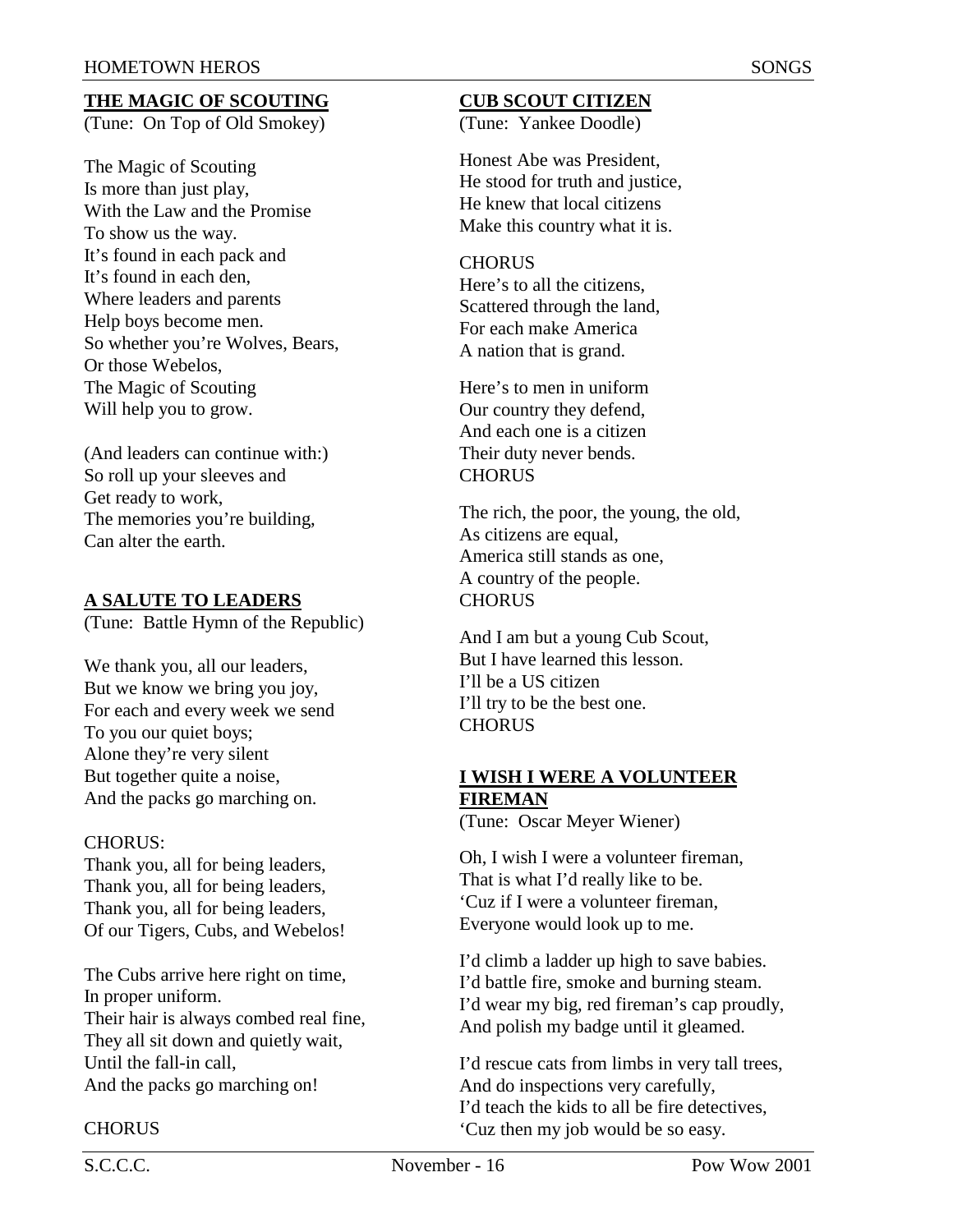## **FLAG PLAQUE**

Material: Log (with a diameter large enough for the flag); Sand paper; Varnish; Small American flag; Fabric (optional); Brace and bit; Coping saw; Hanger for the frame.

- 1. Cut piece of log about 1" thick. You may want to cut it at an angle.
- 2. Sand the piece well.
- 3. Draw on it the shape of hole you want. (First practice on a piece of paper)
- 4. Using an adjustable bit, cut a large hole.
- 5. With a coping saw, enlarge the hole to the size and shape you want.
- 6. Varnish the wood.
- 7. Glue a piece of fabric background to the back of the log, if desired. You may want to leave it open.
- 8. Make a small hole on the inside bottom of the hole for the flag.
- 9. Glue a small American flag in the hole.
- 10. Tack a frame hanger to the back for a hanger.

## **STAR FRAME**

Materials: 13 popsicle sticks; Cardboard; Paint; Fine-point permanent markers; Star shapes (wood or craft foam); Clear plastic sheet (like report cover or sheet protector); Photo of your hero; String; Glue

- 1. Make a frame with 6 popsicle sticks, two on each side, one on top and one on bottom.
- 2. Cut cardboard to 2 1/2" x 3 1/2" Cover it with glue and lay the remaining 7 sticks side by side, touching each other. This is the backing.
- 3. Paint the frame and backing (on the popsicle stick side) any color you desire.
- 4. If you are using wooden shapes, paint them.
- 5. Draw design on the frame with markers. (First practice on paper and decide what you want to draw.)
- 6. Glue star shapes onto the frame.
- 7. Put the photo of your hero behind the frame to see if it fits. If it's too big, trim the photo.
- 8. Trace the photo on a clear plastic sheet. Cut the clear plastic. Tape it to the photo. This will protect the photo.
- 9. Glue or tape the photo on the sides of the frame.
- 10. Attach the backing.
- 11. Tie string to the top horizontal popsicle. Hang the frame.



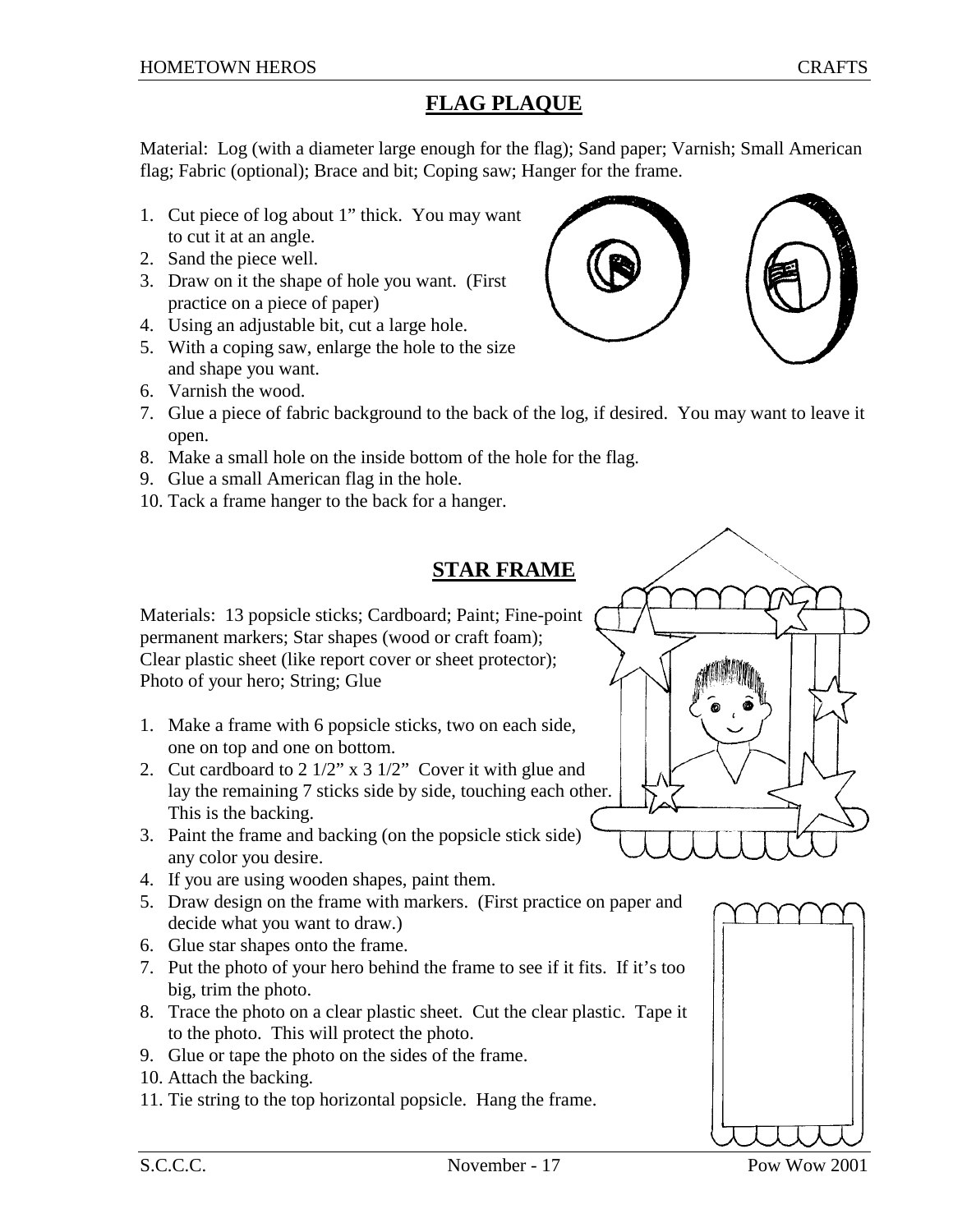## **HOMETOWN RELIEF MAP**

For a spectacular den display at the pack meeting, make a relief map of your town or community.

Mark all the buildings where you can find heroes--fire station, police department, hospital, school, den meeting place, local hero's house, etc.

The base is a sheet of plywood.

The terrain is made from papier mache.

Buildings may be made from small boxes or bits of

cardboard. Bridges are constructed with toothpicks.

Trees may be made with pieces of sponges and toothpicks.

#### **BEST PARENT MEDAL**

Give this special award to your parent.

Materials: Frozen juice can lid; Colored paper; Crepe streamer; Markers; Small star stickers (optional); Scissors; Glue; Magnet strip

- 1. Trace the can lid on a colored sheet of paper. Cut out the circle.
- 2. Using a round container or cup slightly smaller than the lid, trace and cut a circle.
- 3. Write your message on the smaller circle--like "HERO," "BEST MOM," "BEST DAD," etc.
- 4. Glue the smaller circle in the middle of the larger circle. Let dry.
- 5. Cut crepe streamer about three times longer than the circumference of the lid.
- 6. Fold crepe paper lengthwise, leaving about 1/4" on one side. (Don't worry if it's not too straight)
- 7. Glue the folded side of the crepe paper on the juice lid, tucking paper so it fits in the circle. The edge of crepe paper should be sticking out from the lid.
- 8. Glue circles on the lid and part of the crepe paper.
- 9. You may want to decorate the circles with star stickers.
- 10. Cut "ribbons" out of colored paper and glue on the back of the lid so the ribbon hangs down nicely.
- 11. Attach magnet strip on the back.





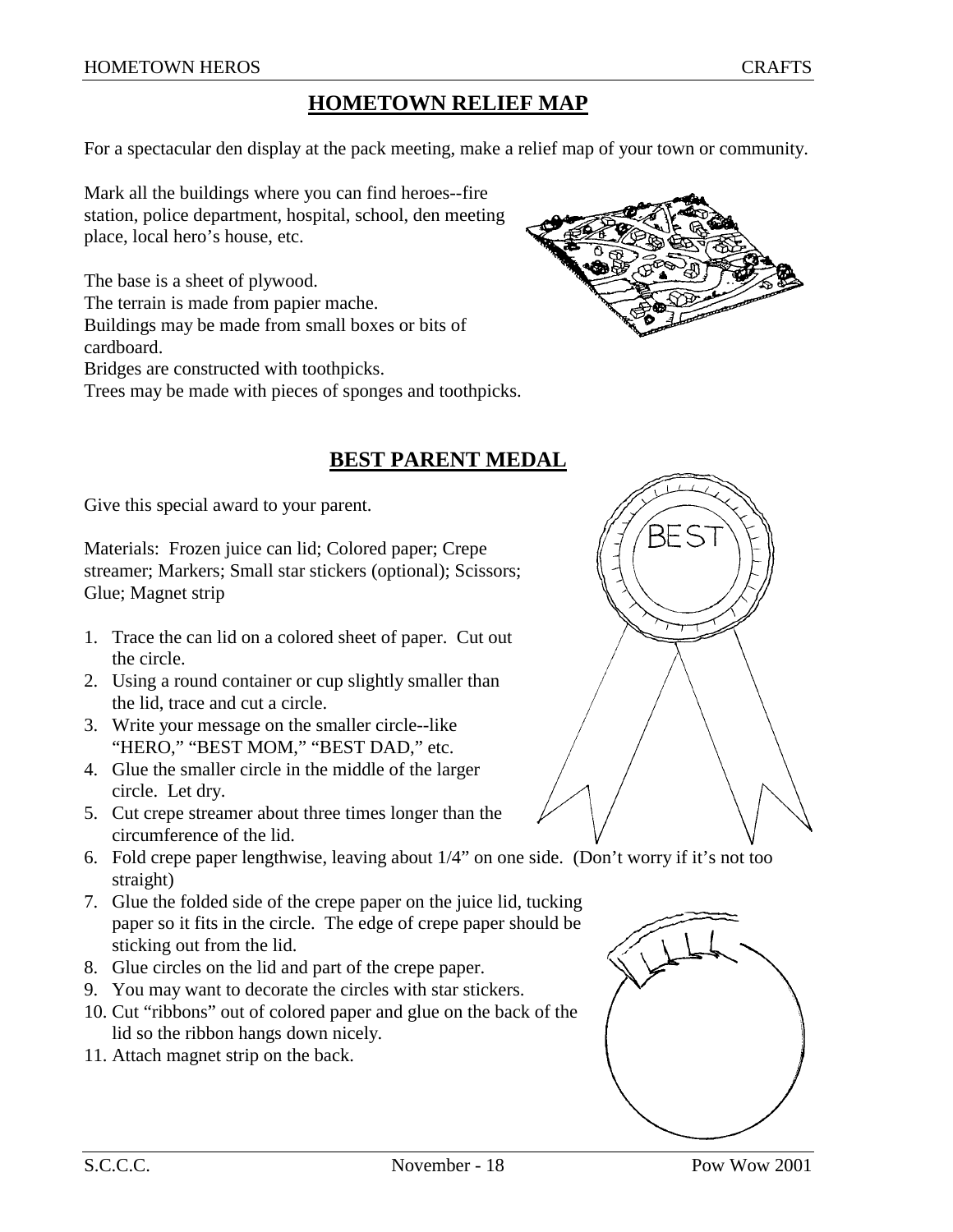Materials: Stiff paper (cardboard, tag board); Wide ribbon (3-4" long); Large safety pin.

- 1. Fold a regular piece of note paper and cut out a star shape. For instructions on how to make a star, see below. Use 8 1/2" x 11" paper and trim down to the size of your liking.
- 2. Trace the star on cardboard and cut it out.
- 3. Decorate the star with markers and stickers. Include the word "HERO."
- 4. Fold the ribbon in half and glue the ends to the back of the star.
- 5. Slip a large safety pin through the fold in the ribbon.
- 1. Fold the paper in half crosswise.
- 2. With the fold at the bottom, bring the lower right-hand corner up to the halfway point on the left side. Crease well.
- 3. Fold the right-hand edge over to the left and crease.
- 4. Fold the remaining section on the left over to the right and crease.
- 5. Cut along the dotted line. The smaller portion is the star.



## **THUMBS-UP COAT RACK**

Materials: Two scrap wood pieces (approx. 1" x 6" x 9", 1" x 4" x 9"); Two flathead wood screws; Two mounting screws

- 1. Cut out the hand and fingers.
- 2. Glue fingers to hand.
- 3. Sand well.
- 4. Attach the hand to the base with mounting screws.
- 5. Finish any way you like.

(From Great Salt Lake Council Pow Wow book)



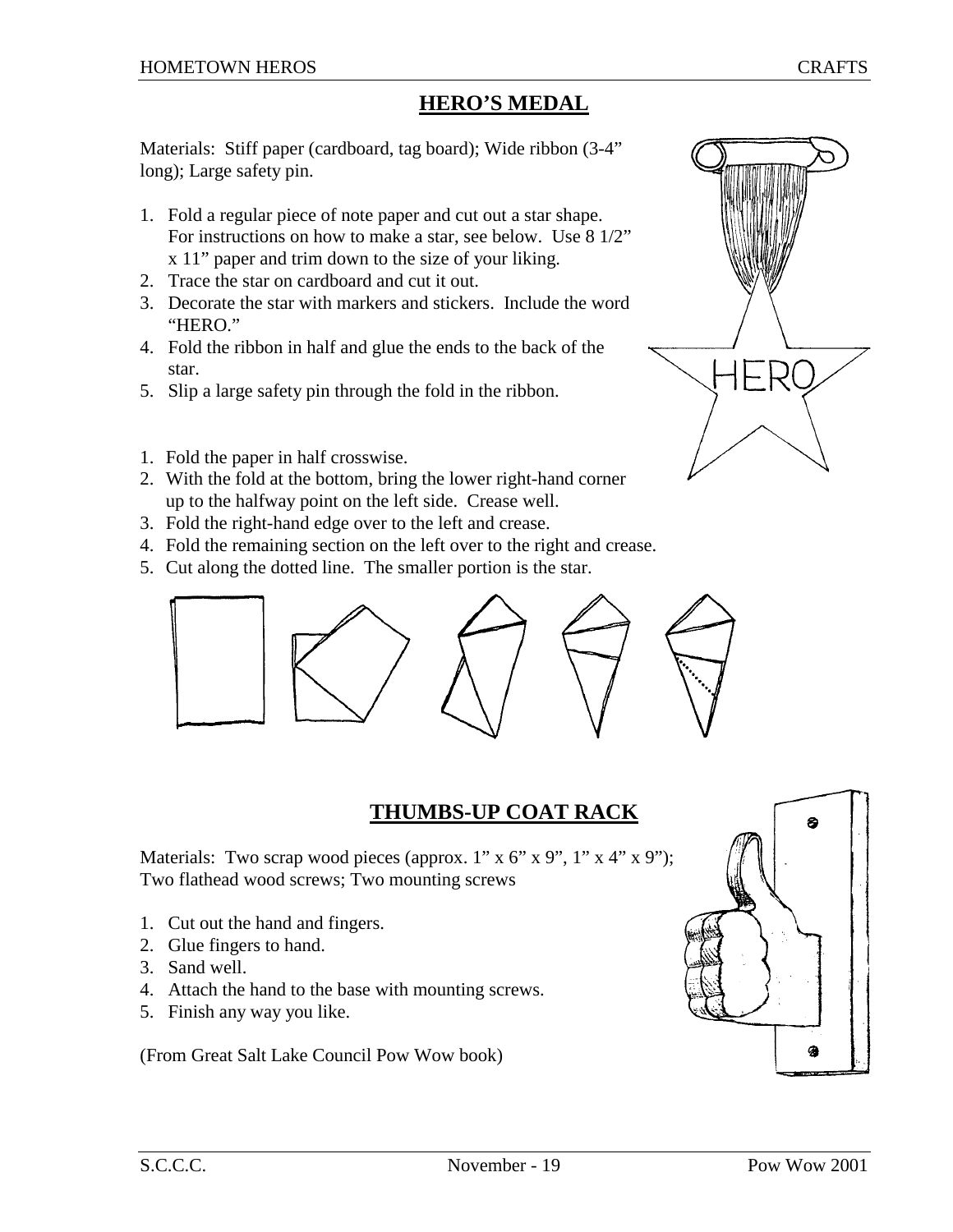#### **HEROES IN OUR TOWN**

Make your favorite hero from a juice bottle. Cut a slit in the back to make it into a bank.

Materials: Small plastic orange juice bottle (12 oz. size or similar); Wiggle eyes; Red chenille stems (for mouth); Scrap craft foam (for hat); Small pompom for nose

Glue face on a bottle with special features to make him unique.

#### **WINNER'S MEDAL**

Materials: Plaster of Paris; 2-3" plastic bowl; Pop top ring; Acrylic paint; Ribbon

- 1. Prepare a small amount of plaster and pour it in the bottom of the plastic bowl.
- 2. Add pop top ring toward top. Let it set.
- 3. Take the plaster out and let it dry thoroughly. (It's best to wait until next den meeting)
- 4. Paint the plaster with acrylic paint. Write any message. Decorate with markers, if desired.
- 5. Put ribbon through the pop top.

#### **FIREMAN HAT SLIDE**

Materials: Shrink plastic (commercially made or No.6 type plastic); Fine tip permanent markers (red, black, yellow); Fine sandpaper; Slide back (1/2" PVC pipe)

Note: The instructions below should work with commercially made Shrink-it plastic but experiment ahead of time to make sure that the plastic shrinks to your desired size. Adjust the size of the original pattern accordingly.

- 1. Enlarge pattern on copy machine about 165%.
- 2. Lightly sand one side of the plastic.
- 3. Put the plastic over the pattern and trace the hat with black marker. Color hat with red.
- 4. On a separate section of the plastic, trace hat badge with black marker, color with yellow marker.
- 5. Cut both pieces out.
- 6. Shrink according to package directions.
- 7. When cooled, glue badge in place on hat. Glue on slide back.

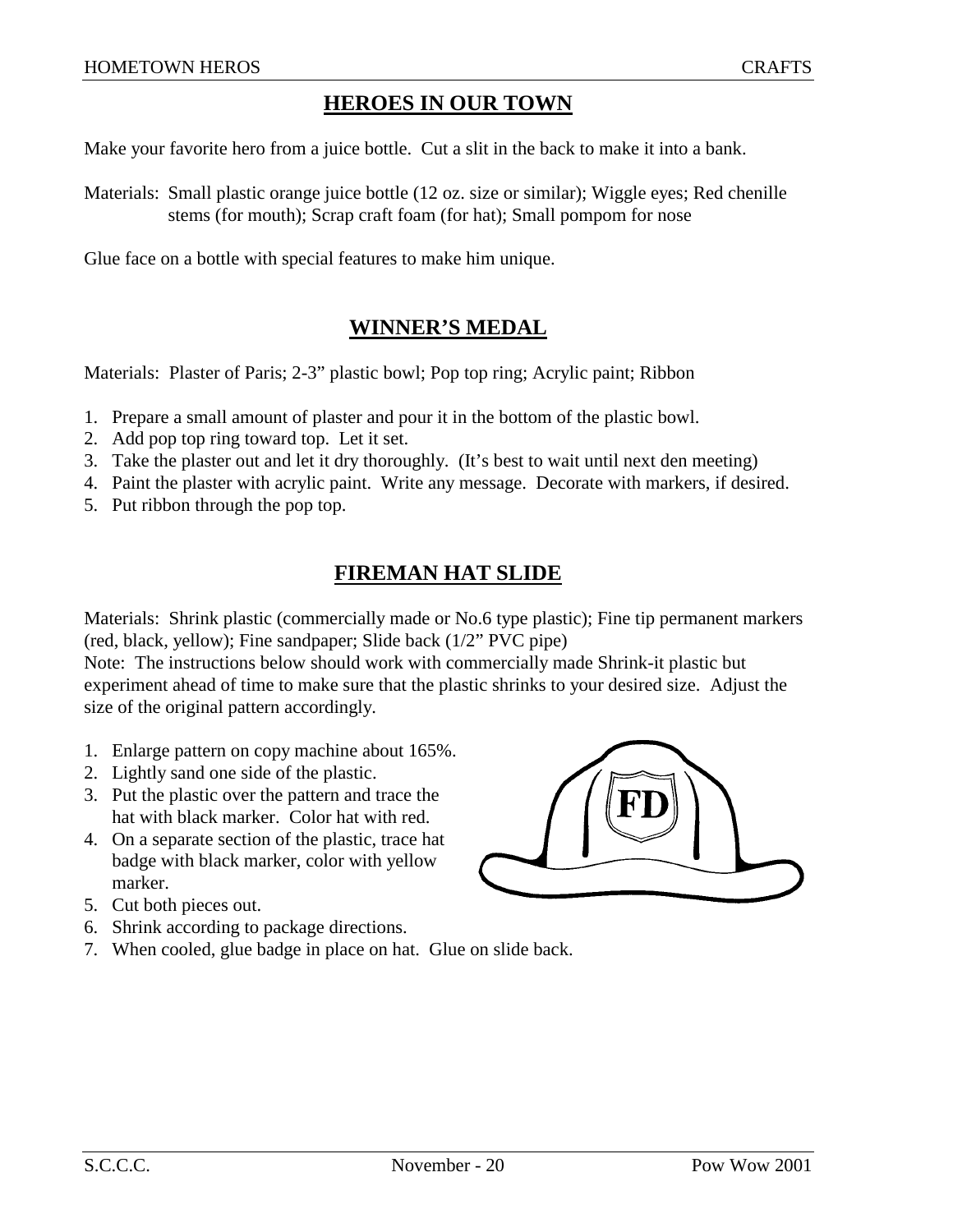#### **HOT "HERO" SANDWICH**

- 4 crispy fried bacon slices
- 1/2 cup mayonnaise or salad dressing
- 1 cup shredded Cheddar cheese
- 1/2 cup dry roasted peanuts
- 1/2 teaspoon celery salt
- 1 teaspoon Worcestershire sauce
- 2 green onions, chopped
- 4 English muffins or 8 slices of bread, toasted
- 1. Mix mayonnaise, Worcestershire sauce and celery salt in a bowl.
- 2. Stir in cheese, onions and peanuts.
- 3. Crumble bacon into mixture. Stir.
- 4. Fill each sandwich with 1/2 cup of the cheese mixture.
- 5. Place one sandwich on a paper napkin and microwave on high 20-25 seconds.

Makes 4 servings.

#### **RECIPE FOR A GOOD SELF-CONCEPT**

10 oz. Package BELIEF in yourself (marshmallows) 1/4 cup of PRIDE (margarine or butter)

(Melt margarine in large saucepan over low heat. Add marshmallows and stir until completely melted.)

Mix together with COURAGE to do your best (1 teaspoon vanilla) Sprinkle the top with a little of your relationship with others. Warm with positive thoughts and actions, then cook for many years.

Add 6 cups of I CAN (crispy rice cereal)

Press mixture into buttered 9" x 13" pan.